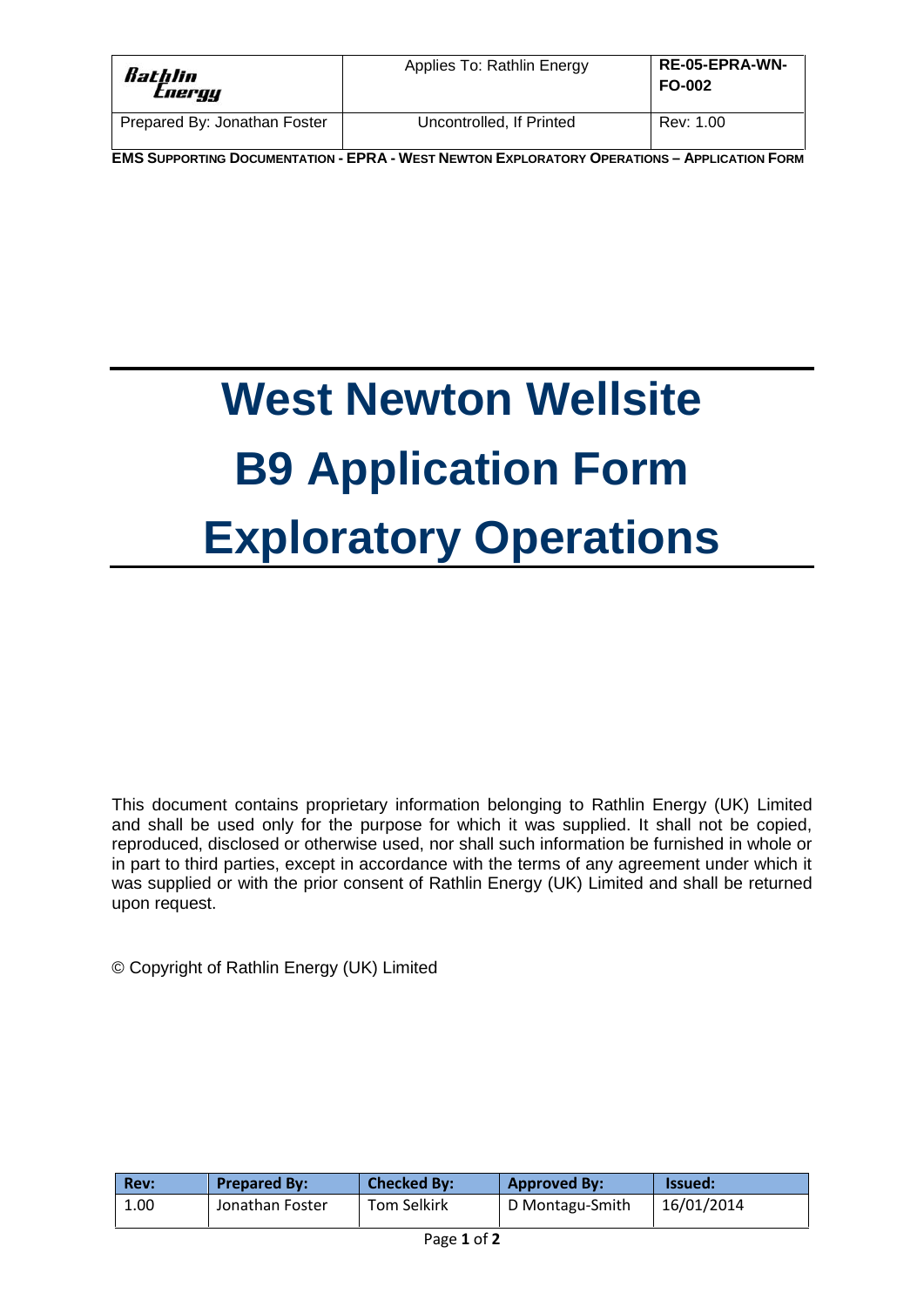| Rathlin<br><i>Energy</i>     | Applies To: Rathlin Energy | <b>RE-05-EPRA-WN-</b><br><b>FO-002</b> |
|------------------------------|----------------------------|----------------------------------------|
| Prepared By: Jonathan Foster | Uncontrolled, If Printed   | Rev: 1.00                              |

**EMS SUPPORTING DOCUMENTATION - EPRA - WEST NEWTON EXPLORATORY OPERATIONS - APPLICATION FORM** 

\*\*\* Page Left Blank Intentionally \*\*\*

| <b>Rev:</b> | <b>Prepared By:</b> | <b>Checked By:</b> | <b>Approved By:</b> | <b>Issued:</b> |
|-------------|---------------------|--------------------|---------------------|----------------|
| 1.00        | Jonathan Foster     | Tom Selkirk        | D Montagu-Smith     | 16/01/2014     |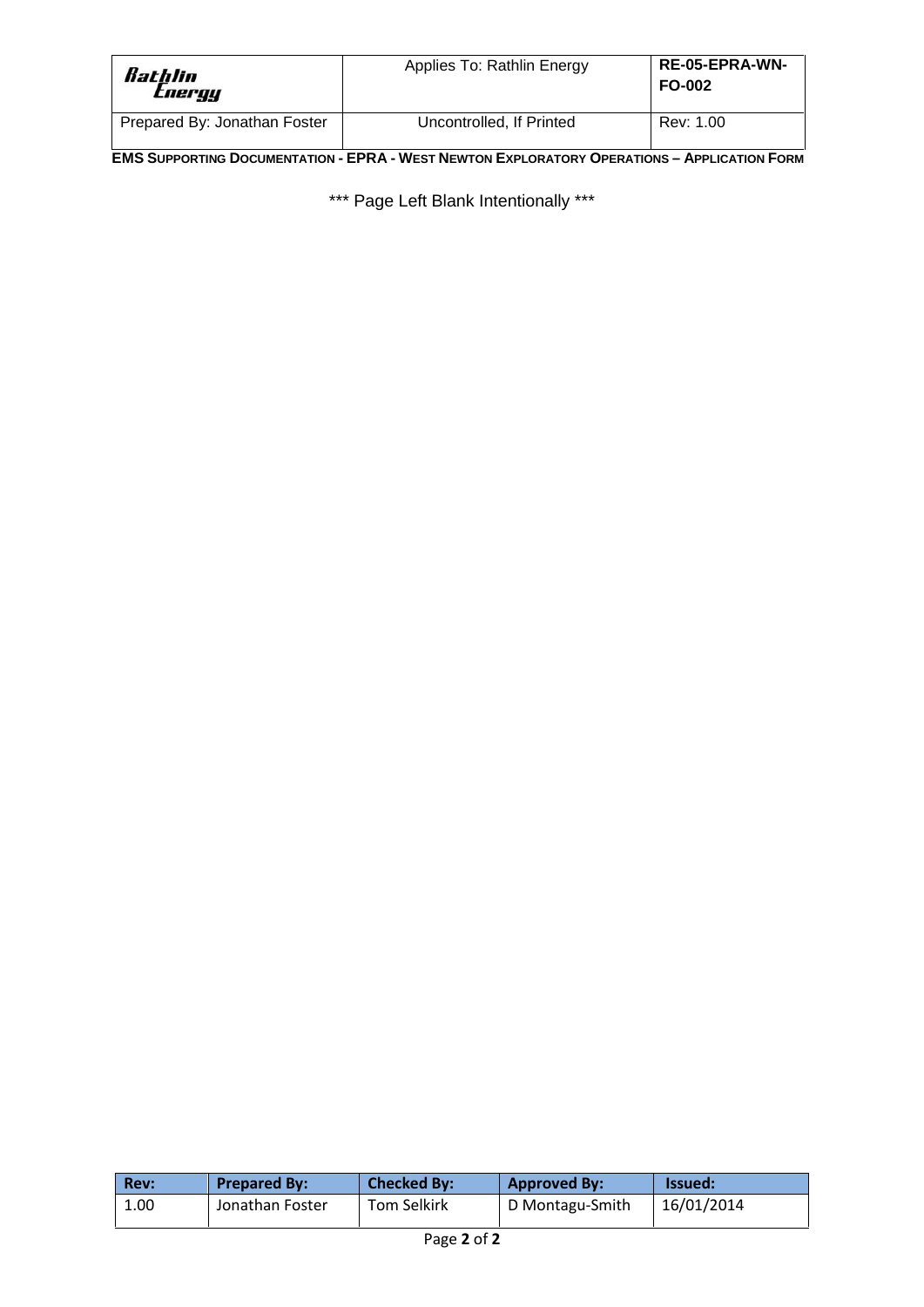### **Application for an environmental permit Part B9– Permit for onshore oil and gas exploratory operations**



**Fill in this if you are applying for a new bespoke permit for oil and/or gas exploratory works only.**

**Please note we cannot issue your permit for a relevant mining waste facility until you have an appropriate planning consent. Please look at the guidance for this part for more information**.

**Please read through this form and any guidance notes that came with it. Please write clearly. Please write clearly in the answer spaces.**

It will take less than threehours to fill in this part of the application form.

#### **Contents**

- 1 Discussions before your application
- 2 About you
- 3 Your ability as an operator
- 4 About the site
- 5 Planning status
- 6 Consultation
- 7 General supporting information including groundwater protection
- 8 Mining waste additional information
- 9 Radioactive waste activity additional information
- 10 Groundwater abstraction
- 11 Water discharges into ground
- 12 Flaring of gas
- 13 Charges
- 14 Declaration
- 15 Application checklist
- 16 How to contact us

#### **1 Discussions before your application**

If you have had discussions with us before your application, give us the reference number or details on a separate sheet.

Tell us below the reference number you have given this extra sheet.

Reference EPR/BB3001FT/A001

#### **2 About you (Applications from companies or corporate bodies)**

- **2.1 Name of the company <b>Rathlin Energy (UK)** Limited
- **2.2 Company registration number** 06478035

If you are applying as a corporate organisation that is not a limited company, please provide evidence of your status and tell us below the reference number you have given the document containing this evidence.

Document reference Not Applicable

#### **Your address**

#### **2.3 Your main (registered office) address**

For companies this is the address on record at Companies House.

Contact name Title (Mr. Mrs, Miss and so on) Mr First name **David** 

Last name Montagu-Smith

Address Rathlin Energy (UK) Limited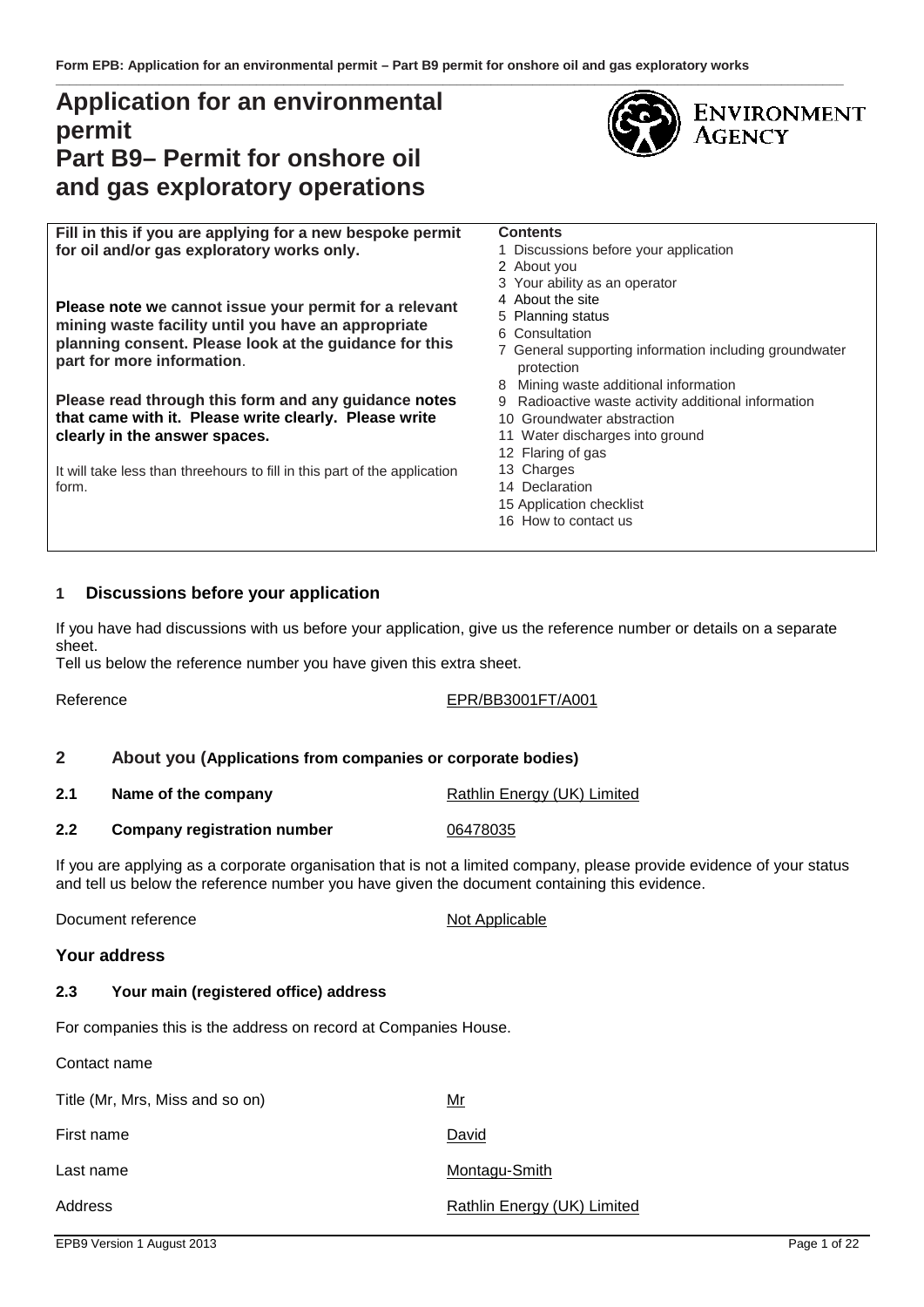**\_\_\_\_\_\_\_\_\_\_\_\_\_\_\_\_\_\_\_\_\_\_\_\_\_\_\_\_\_\_\_\_\_\_\_\_\_\_\_\_\_\_\_\_\_\_\_\_\_\_\_\_\_\_\_\_\_\_\_\_\_\_\_\_\_\_\_\_\_\_\_\_\_\_\_\_\_\_\_\_\_\_\_\_\_\_\_\_\_\_\_\_\_\_\_\_\_\_\_\_\_\_\_\_\_\_\_\_\_\_\_\_\_\_**

|                                                                                                                        | $20 - 22$ Bedford Row                    |
|------------------------------------------------------------------------------------------------------------------------|------------------------------------------|
|                                                                                                                        | London                                   |
| Postcode                                                                                                               | <b>WC1R4JS</b>                           |
| Contact numbers (including the area code)                                                                              |                                          |
| Phone<br>Mobile                                                                                                        | 020 7268 9861                            |
| Fax<br>Email                                                                                                           | davidms@rathlinenergy.co.uk              |
| Main UK business address (if different from above)<br>2.4                                                              |                                          |
| Contact name                                                                                                           |                                          |
| Title (Mr, Mrs, Miss and so on)                                                                                        | <u>Mr</u>                                |
| First name                                                                                                             | <b>Tom</b>                               |
| Last name                                                                                                              | <b>Selkirk</b>                           |
| Address                                                                                                                | Rathlin Energy (UK) Limited              |
|                                                                                                                        | 8 Wimpole Street                         |
|                                                                                                                        | London                                   |
| Postcode                                                                                                               | <b>W1G 9SP</b>                           |
| Contact numbers (including the area code)                                                                              |                                          |
| Phone<br>Mobile                                                                                                        | 020 7268 9861<br>07553 110607            |
| Fax<br>Email                                                                                                           |                                          |
|                                                                                                                        | toms@rathlinenergy.co.uk                 |
| <b>Contact details</b>                                                                                                 |                                          |
| 2.5<br>Who can we contact about your application?<br>This can be someone acting as a consultant or an 'agent' for you. |                                          |
| Title (Mr, Mrs, Miss and so on)                                                                                        | $Mr$                                     |
| First name                                                                                                             | Jonathan                                 |
| Last name                                                                                                              | Foster                                   |
| Position                                                                                                               | <b>HSE &amp; Planning Manager</b>        |
| Address                                                                                                                | <b>Petroleum Safety Services Limited</b> |
|                                                                                                                        | <b>The Innovation Centre</b>             |
|                                                                                                                        | Vienna Court, Kirkleatham Business Park  |
| Postcode                                                                                                               | <b>TS10 5SH</b>                          |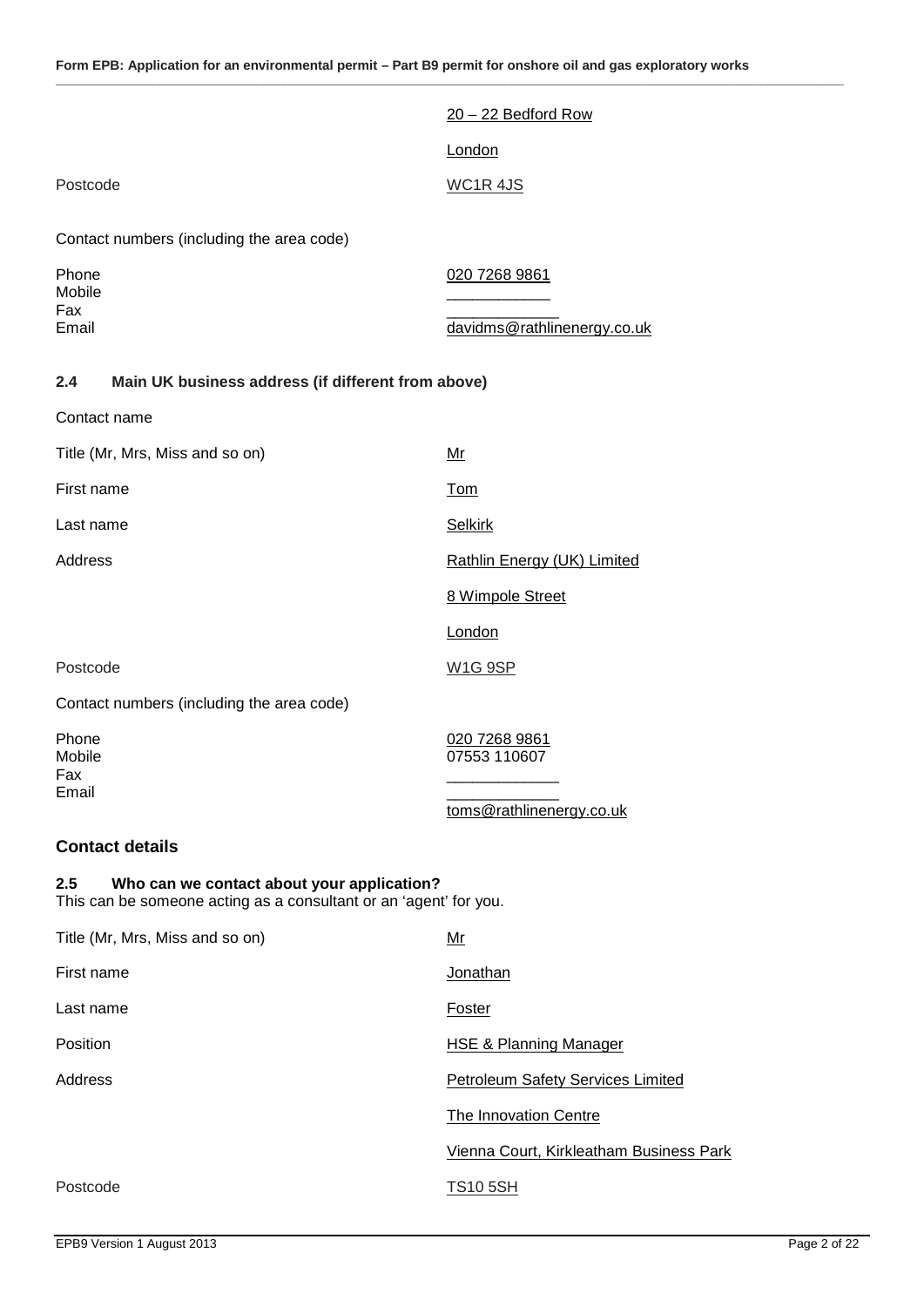| Contact numbers (including the area code)                                          |                                       |
|------------------------------------------------------------------------------------|---------------------------------------|
| Phone<br>Mobile                                                                    | 01642 777804<br>07738 857555          |
| Fax<br>Email                                                                       | jfoster@petroleumsafetyservices.co.uk |
| Who can we contact about your operation (if different from 2.5)?<br>2.6            |                                       |
| Same as 2.5                                                                        | $\mathsf{x}$                          |
| Contact name                                                                       |                                       |
| Title (Mr, Mrs, Miss and so on)                                                    |                                       |
| First name                                                                         |                                       |
| Last name                                                                          |                                       |
| Address                                                                            |                                       |
|                                                                                    |                                       |
|                                                                                    |                                       |
|                                                                                    |                                       |
| Postcode                                                                           |                                       |
| Contact numbers (including the area code)                                          |                                       |
| Phone                                                                              |                                       |
| Mobile<br>Fax                                                                      |                                       |
| Email                                                                              |                                       |
| Who can we contact about your billing or invoice?<br>2.7                           |                                       |
| Same as in question 2.5                                                            | $\Box$                                |
| Same as in question 2.6<br>Please give details below if different from 2.5 or 2.6. | $\Box$                                |
| Contact name                                                                       |                                       |
| Title (Mr, Mrs, Miss and so on)                                                    | Ms                                    |
| First name                                                                         | Wendy                                 |
| Last name                                                                          | <b>Duckett</b>                        |
| Address                                                                            | Rathlin Energy (UK) Limited           |
|                                                                                    | 8 Wimpole Street                      |
|                                                                                    | London                                |
| Postcode                                                                           | <b>W1G 9SP</b>                        |
| Contact numbers (including the area code)                                          |                                       |
| Phone                                                                              | 020 7269 9861                         |
| Mobile                                                                             |                                       |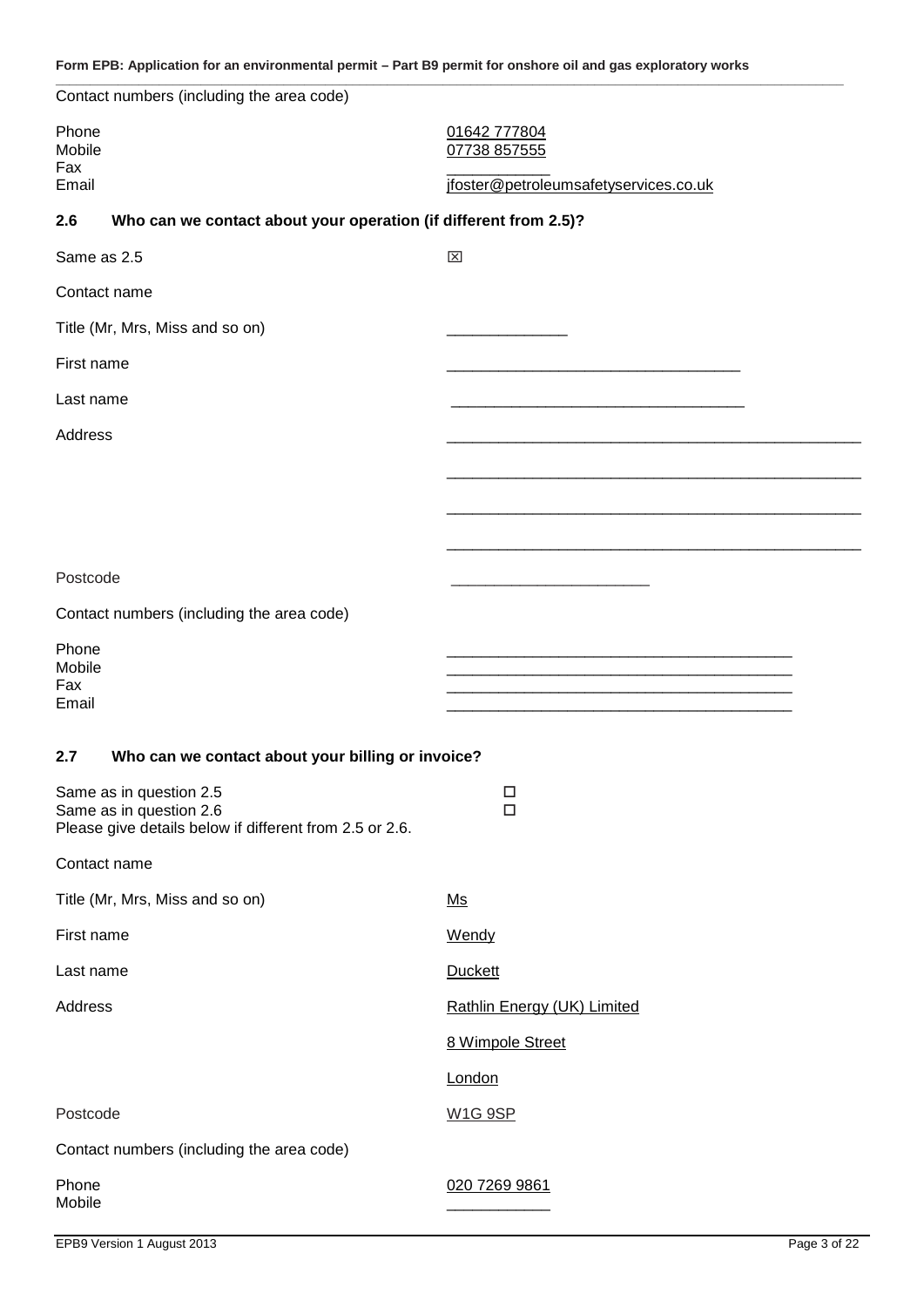**\_\_\_\_\_\_\_\_\_\_\_\_\_\_\_\_\_\_\_\_\_\_\_\_\_\_\_\_\_\_\_\_\_\_\_\_\_\_\_\_\_\_\_\_\_\_\_\_\_\_\_\_\_\_\_\_\_\_\_\_\_\_\_\_\_\_\_\_\_\_\_\_\_\_\_\_\_\_\_\_\_\_\_\_\_\_\_\_\_\_\_\_\_\_\_\_\_\_\_\_\_\_\_\_\_\_\_\_\_\_\_\_\_\_** Fax \_\_\_\_\_\_\_\_\_\_\_\_\_ Email wendyd@rathlin-energy.co.uk

#### **3 Your ability as an operator**

#### **3.1 Relevant offences (mining waste only)**

Have you, or any other relevant person, been convicted of any relevant offence?

| No  | 区            | Now go to question 3.2                                               |                                                                                                                                      |
|-----|--------------|----------------------------------------------------------------------|--------------------------------------------------------------------------------------------------------------------------------------|
| Yes | □            | Please give details below.                                           |                                                                                                                                      |
|     |              | Name of the relevant person                                          |                                                                                                                                      |
|     | <b>Title</b> |                                                                      |                                                                                                                                      |
|     | First name   |                                                                      |                                                                                                                                      |
|     | Last name    |                                                                      |                                                                                                                                      |
|     |              | Date of birth (DD/MM/YY)                                             |                                                                                                                                      |
|     |              | Position at the time of the offence                                  |                                                                                                                                      |
|     |              | Name of the court where the case was dealt with                      |                                                                                                                                      |
|     |              | Date of the conviction (DD/MM/YYYY)                                  |                                                                                                                                      |
|     |              | Offence and penalty set                                              |                                                                                                                                      |
|     |              | Date any appeal against the conviction will be heard<br>(DD/MM/YYYY) |                                                                                                                                      |
|     |              | below the reference number you have given the extra sheet.           | If necessary, use a separate sheet to give us details of other relevant offences (and post conviction plans if relevant) and tell us |

Document reference of the extra sheet

#### **3.2 Finances (mining waste only)**

Do you or any relevant person have current or past bankruptcy or insolvency proceedings against you?

No **X** Yes  $\square$  Please give details below, including the required set-up costs (including infrastructure), maintenance and clean up costs for the proposed facility against which a credit check may be assessed.

We may want to contact a credit-reference agency for a report about your business's finances.

#### **Category A Mining waste facilities and mining waste facilities for hazardous waste only**

| How do you plan to make financial provision? |  |
|----------------------------------------------|--|
| Bonds                                        |  |
| Escrow account                               |  |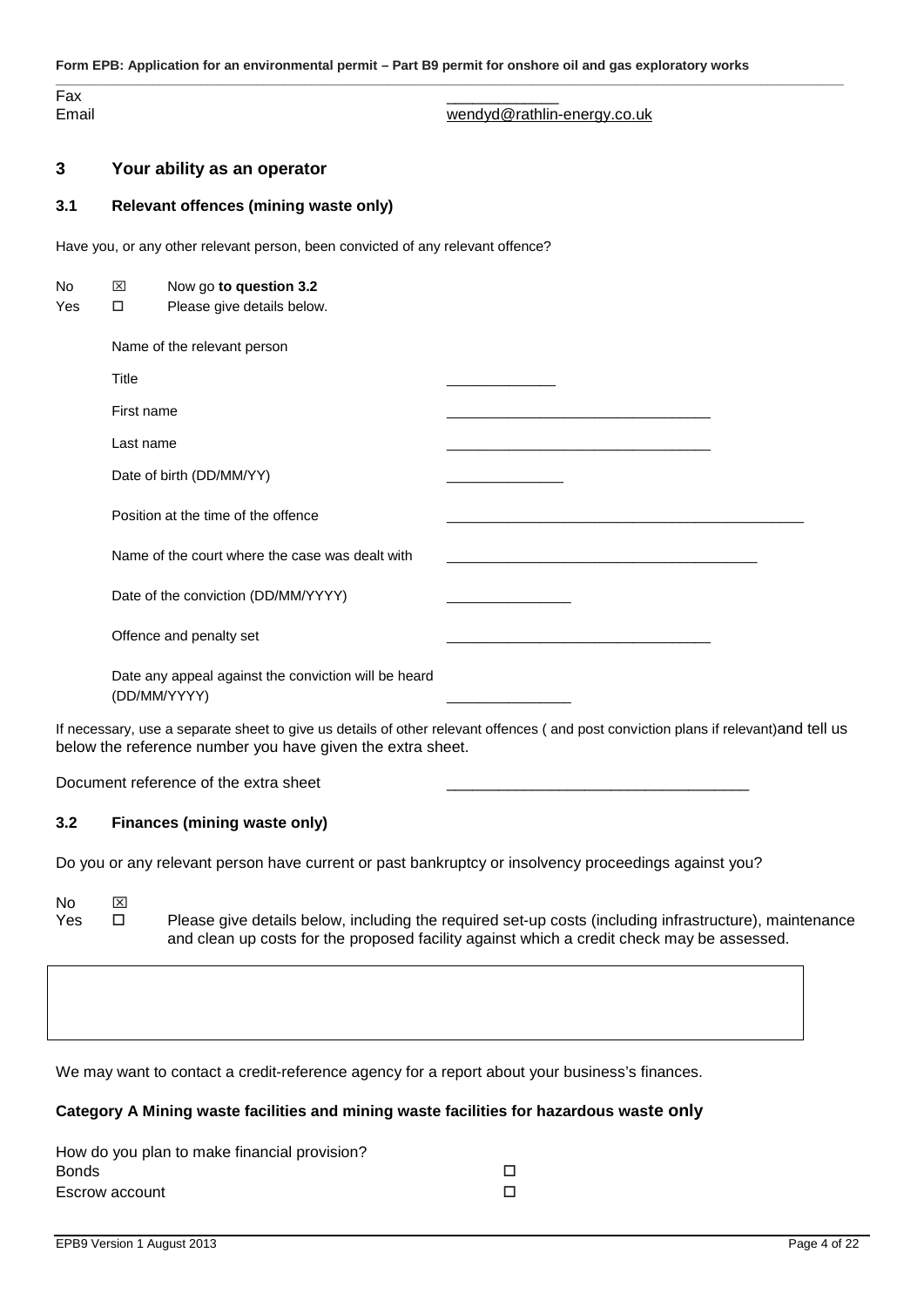| Trust fund        | ┍<br>ىسا |  |
|-------------------|----------|--|
|                   | -<br>؎   |  |
| Lump sum<br>Other | −<br>ᆜ   |  |
|                   |          |  |

Give the document reference number for the proof you are supplying

Provide a plan of your estimated expenditure on each phase of the mining waste facility.

Document plan reference

#### **3.3 Management systems (All)**

You should have a single management system that covers all the activities regulated under your environmental permit.

You can find guidance on our requirements in relation to RSR in "How to comply with your EPR RSR environmental permit – open sources and receipt, accumulation and disposal of radioactive waste on non nuclear sites" and for all other activities in 'How to comply with your environmental permit".

You should note that the details of what your management system needs to cover, varies from one activity to activity.

Does your management system meet the conditions set out in our guidance?

| <b>No</b> | п |
|-----------|---|
| Yes       | ⊠ |

What management system will you provide for your regulated facility?

| EC Eco-Management and Audit Scheme (EMAS) |     |
|-------------------------------------------|-----|
| <b>ISO 14001</b>                          |     |
| BS 8555 (Phases 1-5)                      |     |
| Green Dragon                              |     |
| Own Management system                     | l×l |

Please make sure you send us a summary of your management system with your application.

Document reference (or references) Appendix 2 of Waste Management Plan RE-05-EPRA-WN-WMP-005 (RE EMS Ref: RE-02-002)

#### **4 About the site**

#### **4.1 What is the site name, address, postcode and national grid reference?**

| Site name                                                              | West Newton Wellsite        |
|------------------------------------------------------------------------|-----------------------------|
| Address                                                                | Rathlin Energy (UK) Limited |
|                                                                        | Fosham Road                 |
|                                                                        | Marton                      |
|                                                                        | Hull                        |
| Postcode                                                               | <b>HU11 5DA</b>             |
| National grid reference for the site<br>(for example, ST 12345 67890.) | TA 19268 39131              |

#### **4.2 Which of the following are you are applying for? (tick each one that applies)**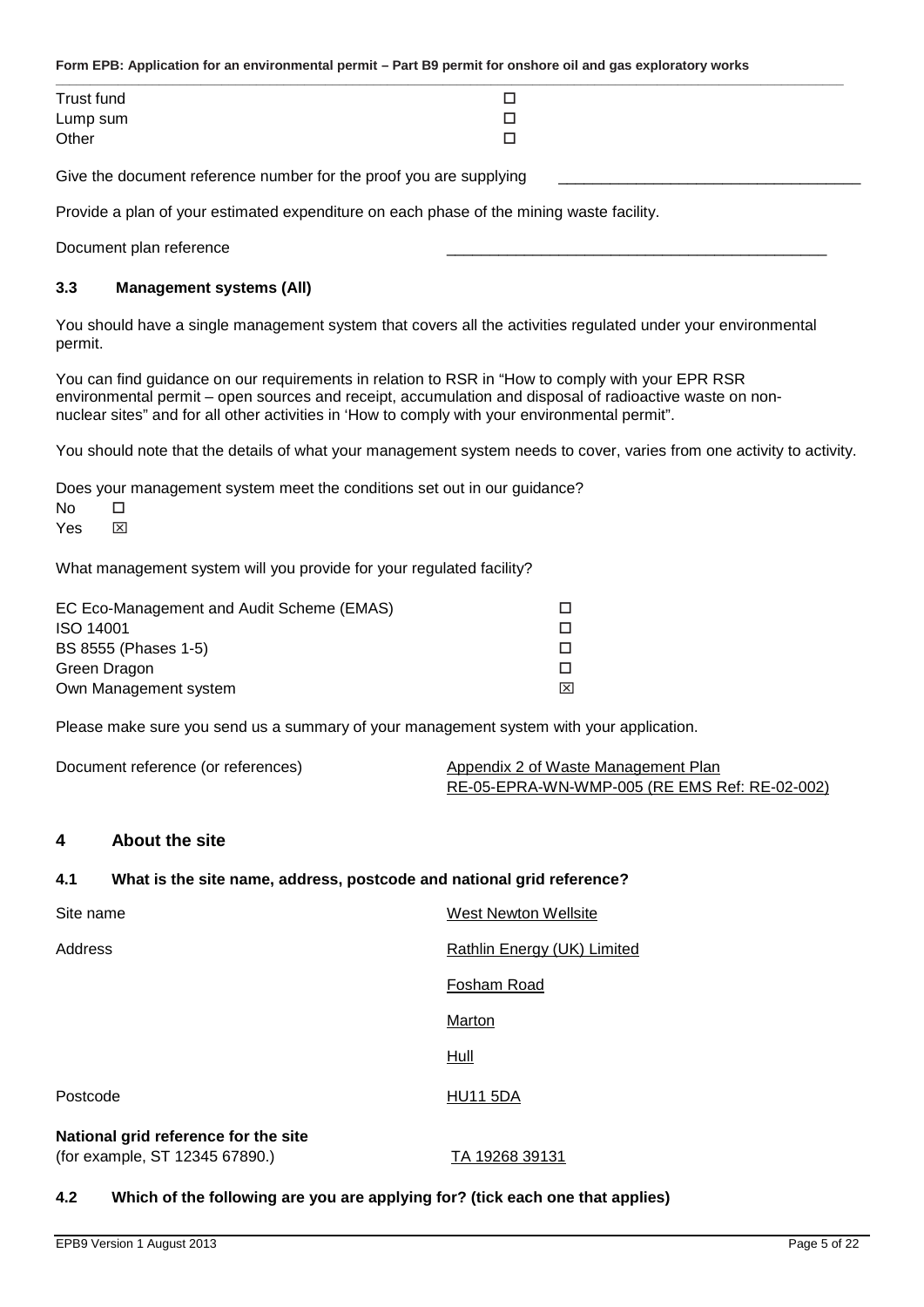#### **4.2.1 Mining waste activity for the disposal of waste from exploratory boreholes (fill in sections 5-8 and 13- 15)**

**\_\_\_\_\_\_\_\_\_\_\_\_\_\_\_\_\_\_\_\_\_\_\_\_\_\_\_\_\_\_\_\_\_\_\_\_\_\_\_\_\_\_\_\_\_\_\_\_\_\_\_\_\_\_\_\_\_\_\_\_\_\_\_\_\_\_\_\_\_\_\_\_\_\_\_\_\_\_\_\_\_\_\_\_\_\_\_\_\_\_\_\_\_\_\_\_\_\_\_\_\_\_\_\_\_\_\_\_\_\_\_\_\_\_**

A mining waste operation for management of non-inert non-hazardous extractive waste and hazardous waste (fluids, muds/cuttings and gas), with a mining waste facility for non-hazardous<br>waste (fluid left behind) waste(fluid left behind)

#### **4.2.2 Radioactive substances activity for the disposal of radioactive waste (fill in sections 6-7, 9 and 13-16)**

Tick the relevant boxes to show which radioactive substances activities you are applying for Dispose of radioactive waste on or from premises used for the purposes of an undertaking  $\boxtimes$ Accumulate radioactive waste on premises used for the purposes of an undertaking  $\boxtimes$ **4.2.3 Groundwater abstraction (fill in sections 6-7, 10 and 13-16) 4.2.4 Water discharges into ground (fill in sections 6 -7, 11 and 13-16) 4.2.5 Water discharge into surface waters (Please contact us as we will need further information)**

**4.2.6 Will you be flaring gas at levels greater than 10tonnes/day at any stage of the exploratory works?**

**Yes (fill in sections 6-7, 12 and 13-15) No**

#### **5 Planning status (For relevant mining waste facilities only).**

Tick which situation applies to you.

| I have planning permission.                                 | ⊠                                |
|-------------------------------------------------------------|----------------------------------|
| I have a certificate of lawful existing use or development. |                                  |
| I have an established use certificate.                      |                                  |
| The General Permitted Development Order 1995 applies        |                                  |
| I do not need planning permission                           |                                  |
| (please provide proof)                                      |                                  |
| I have applied for planning permission but have not yet had |                                  |
| a decision. (You can still apply but we will not issue your |                                  |
| permit until you can provide us with proof that you have    |                                  |
| got the permission you need)                                |                                  |
| Name of the Planning Authority                              | East Riding of Yorkshire Council |

Give us a copy of the relevant planning application or permission that shows that you have, or have applied for, appropriate planning for your proposed permit, including a plan showing the area covered by the planning application or permission

Document reference number of the application or permission RE-05-EPRA-WN-PDN-009

(ERYC Ref: DC/12/04193/STLF/STRAT)

#### **6 Consultation**

Could the activities involve releasing any substance into any of the following?

#### **6a A sewer managed by a sewerage undertaker**

No **x**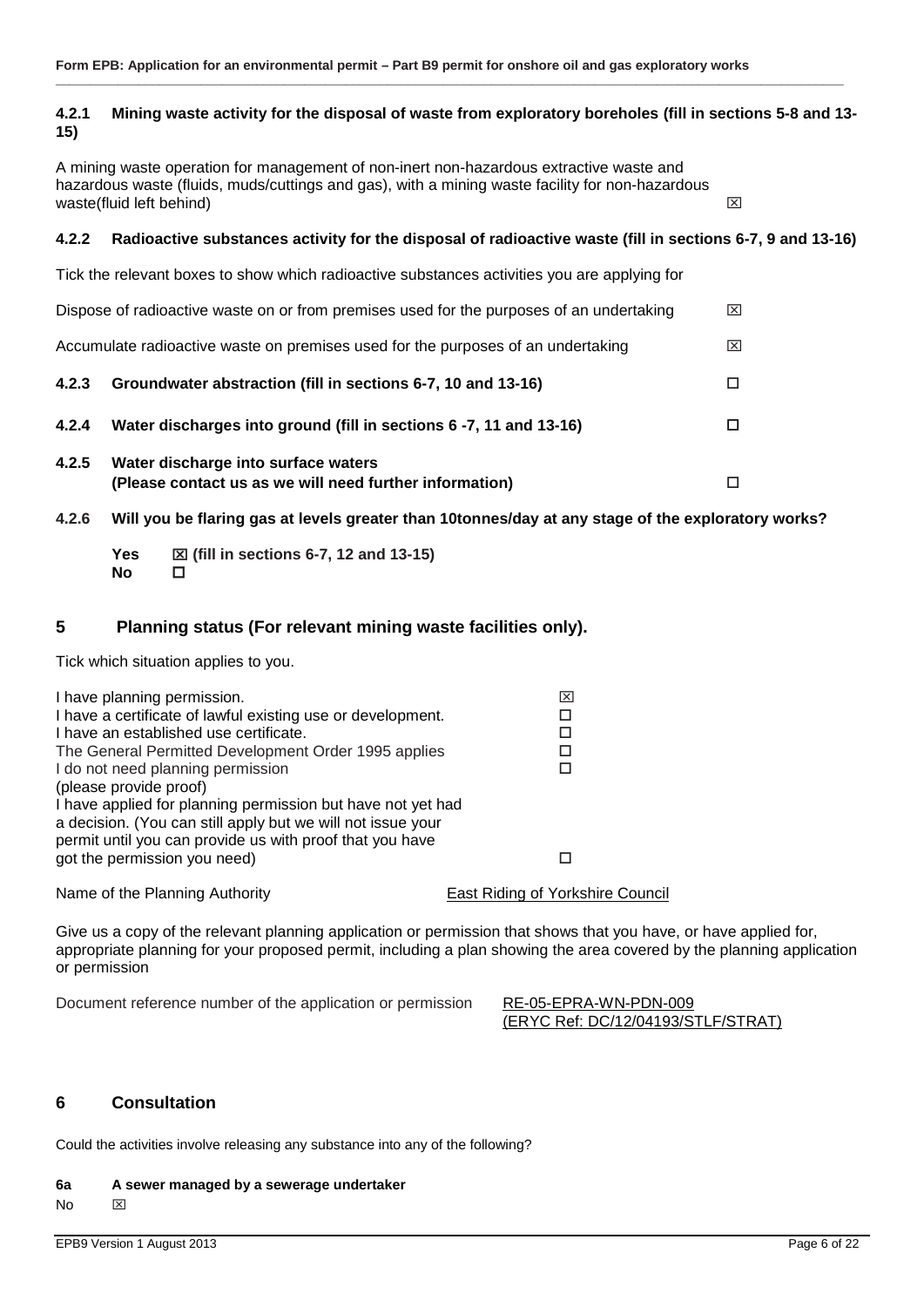| Yes       | $\Box$ Please name the sewerage undertaker.                                                                                   |
|-----------|-------------------------------------------------------------------------------------------------------------------------------|
| 6b        | A harbour managed by a harbour authority                                                                                      |
| <b>No</b> | ⊠                                                                                                                             |
| Yes       | $\Box$ Please name the harbour authority                                                                                      |
| 6c        | Direct into relevant territorial waters or coastal waters within the sea fisheries district of a local fisheries<br>committee |
| <b>No</b> | 図                                                                                                                             |
| Yes       | $\Box$ Please name the fisheries committee.                                                                                   |

#### **7 General Supporting information including groundwater protection**

#### **7.1 Provide a plan or plans for the site**

See the guidance notes for what needs to be marked on the plan.

Document reference or references of the plans RE-05-EPRA-WN-SP-004

#### **7.2 Provide the relevant sections of a site condition/baseline report if this applies (For mining waste operations and flare stacks flaring over 10 tonnes per day only)**

Document reference of the report RE-05-EPRA-WN-SCR-006

#### **7.3 Provide a non-technical summary of your application (see the guidance notes)**

Document reference of the summary RE-05-EPRA-WN-NTS-003

#### **7.4 Existing radioactive contamination**

If you are aware that previous use of radioactive substances on the site has left a legacy of land or groundwater contamination or of orphaned sources, you should provide details of the contamination or radioactive source present.

This is because, when you surrender your permit, you will need to demonstrate that all necessary measures have been taken to return the site to a satisfactory state, having regard to the state of the site before the facility was put into operation.

Document reference of the report No Legacy Left to Our Knowledge

#### **7.5 Environmental risk assessment including groundwater protection - Mining waste and groundwater activities only. (See Onshore oil and gas exploratory operations – technical guidance))**

Provide an assessment of the risks each of your proposed regulated facilities poses to the environment. The risk assessment must use H1 or an equivalent method.

Document reference for the assessment The RE-05-EPRA-WN-ERA-007

#### **8 Mining waste activity additional information**

#### **8.1 Waste-management plan**

Tick the box to confirm that you have provided a waste management plan (See Onshore oil and gas exploratory operations – technical guidance)  $\boxtimes$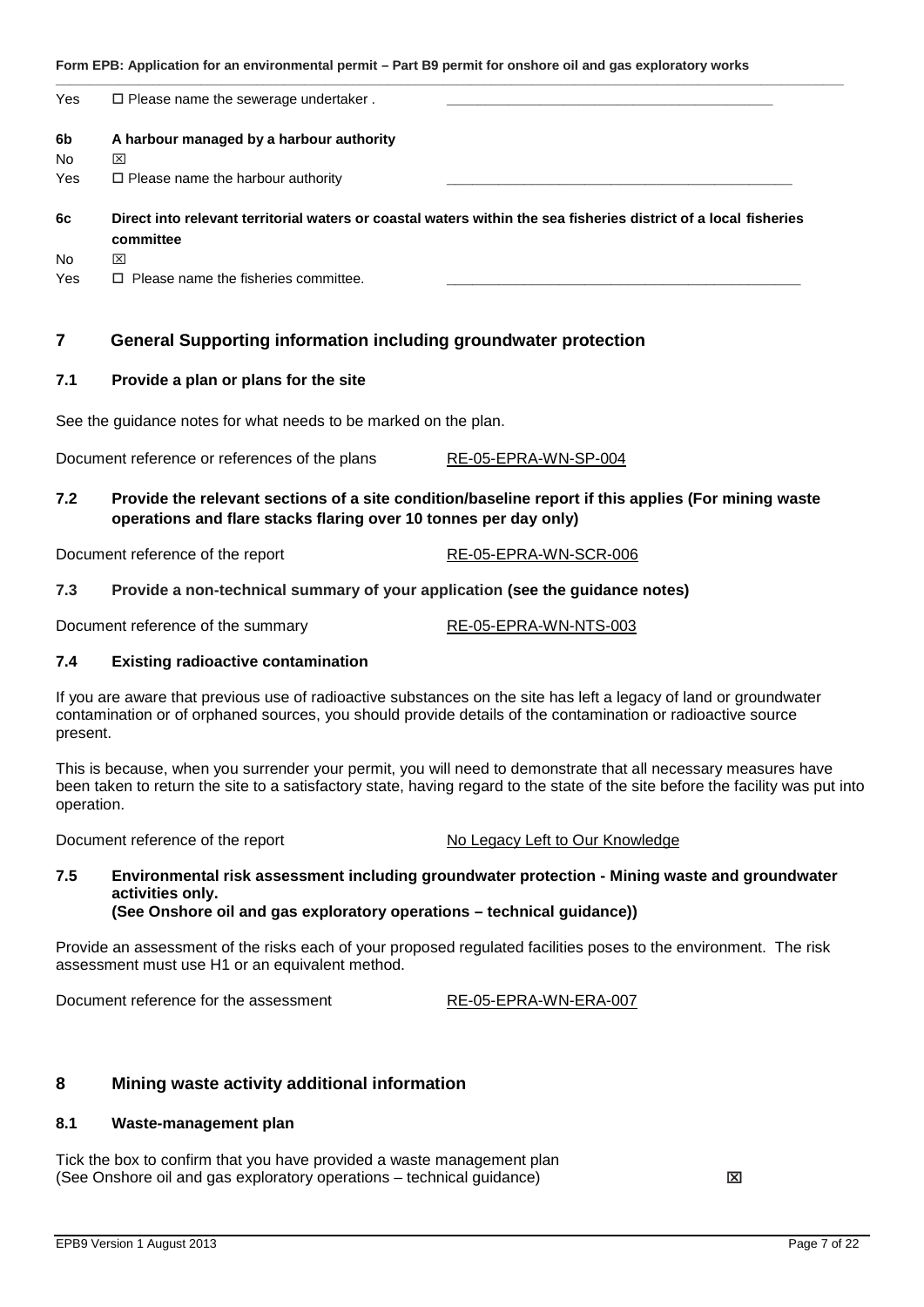#### **8.2 External emergency plans (for Category A mining waste facilities only)**

Please provide the information we need so the relevant emergency planner can draw up an external emergency plan for the mining waste facility or facilities.

**\_\_\_\_\_\_\_\_\_\_\_\_\_\_\_\_\_\_\_\_\_\_\_\_\_\_\_\_\_\_\_\_\_\_\_\_\_\_\_\_\_\_\_\_\_\_\_\_\_\_\_\_\_\_\_\_\_\_\_\_\_\_\_\_\_\_\_\_\_\_\_\_\_\_\_\_\_\_\_\_\_\_\_\_\_\_\_\_\_\_\_\_\_\_\_\_\_\_\_\_\_\_\_\_\_\_\_\_\_\_\_\_\_\_**

#### Document reference **Not a Category A Mining Waste Facility**

#### **9 Radioactive waste activity additional information.**

**9.1** Enclose your assessment of how you plan to use the 'best available techniques' to reduce the amount of radioactive waste you create and have to dispose of( see Onshore oil and gas exploratory operations – technical guidance)

Document reference Appendix 7 of RE-05-EPRA-WN-WMP-005

#### **9.2 Accumulation of radioactive waste from open sources**

**9.2.1** How do you plan to accumulate radioactive waste?

The activity on site relates to the exploration for hydrocarbons from the West Newton 1 wellsite. Specifically, this will involve perforation of the existing well-casing to perform tests within the Bowland Shale, Namurian Sandstone and Kirkham Abbey formations. These tests may require the injection of water, some of which may return to the surface. Aditionally, water naturally present in the target formation has the potential to flow to the surface. Contact with the target formations mean that the waste (produced water) may contain low levels of Naturally Occurring Radioactive Material (NORM) and so accumulation of radioactive waste is unavoidable. There is also potential for scales forming within associated pipe network. The waste produced waters arriving at the surface will be piped to a device which separates any hydrocarbons present from the produced waters. The produced waters will then be piped directly into, and accumulated in, dedicated storage tanks, from which they are removed by road at suitable intervals for disposal to an authorised waste disposal facility Equipment found to be contaminated with scales will be removed from service and stored in a designated quarantine area to await removal from site (following characterisation).

#### **9.2.2** How will you measure the activity of all the types of the radioactive waste?

Samples shall be sent to a laboratory holding appropriate accreditations for radionuclide analysis by gamma spectrometry and also wet chemical methods where appropriate (dependent on the nature of the material, and the required Limit of Detection). A maximum accumulation period of 3 months is requested, to allow for the potential turnaround times associated with the analytical techniques required [potentially 6 weeks per sample; a contingency for the potential requirement for re-sampling and analysis has also been taken into account].

#### **9.2.3** Give the following details of the aqueous liquid waste you will accumulate

| Radionuclides | Activity limits (in becquerels) | Maximum period waste is to be |
|---------------|---------------------------------|-------------------------------|
|               |                                 | retained on site              |
| Ra-226        | $2.94E+07$                      | 3 months                      |
| Pb-210        | 2.94E+07                        | 3 months                      |
| Po-210        | $2.94E + 07$                    | 3 months                      |
| Ra-228        | $2.93E + 06$                    | 3 months                      |

**9.2.4** What is the maximum volume of aqueous waste you will accumulate at any time?

\_\_\_\_\_\_\_\_\_\_\_\_\_\_\_\_\_210\_\_\_\_\_\_\_ (cubic metres)

**9.2.5** Give the following details of the organic liquid waste you will accumulate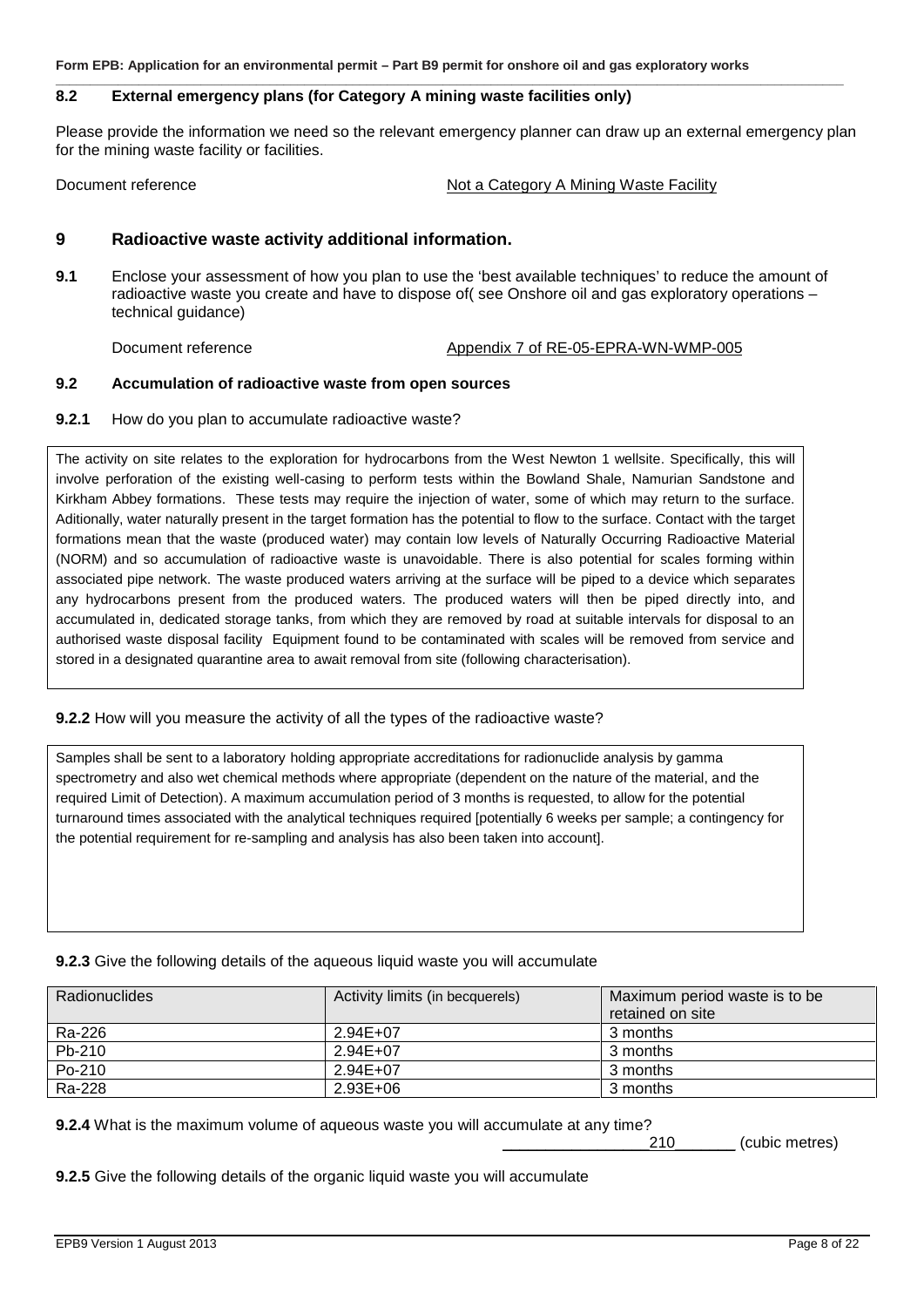| Radionuclides | Activity limits (in becquerels) | Maximum period waste is to be<br>retained on site |
|---------------|---------------------------------|---------------------------------------------------|
| N/A           |                                 |                                                   |
|               |                                 |                                                   |
|               |                                 |                                                   |
|               |                                 |                                                   |

\_\_\_\_\_\_\_\_\_\_\_\_\_\_N/A\_\_\_\_\_\_\_\_\_\_ (cubic metres)

**9.2.6** What is the maximum volume of organic liquid waste you will accumulate at any time?

#### **9.2.7** Give the following details of low-level solid waste you will accumulate

| <b>Radionuclides</b> | Activity limits (in becquerels) | Maximum period waste is to be<br>retained on site |
|----------------------|---------------------------------|---------------------------------------------------|
| Ra-226               | 10                              | 3 months                                          |
| Pb-210               | 10                              | 3 months                                          |
| Po-210               | 10                              | 3 months                                          |
| Ra-228               |                                 | 3 months                                          |
| Th-228               |                                 | 3 months                                          |

|        | <b>9.2.8</b> What is the maximum volume of low-level waste you will accumulate at any time?                     |     |                |
|--------|-----------------------------------------------------------------------------------------------------------------|-----|----------------|
|        |                                                                                                                 | 5.0 | (cubic metres) |
| 9.3    | Waste disposal direct to the local environment                                                                  |     |                |
| 9.3.1  | Tick all relevant boxes:                                                                                        |     |                |
|        | Gaseous waste                                                                                                   | □   |                |
|        | Aqueous waste                                                                                                   | □   |                |
| notes) | Provide a description of your arrangements for disposing of radioactive waste by the above means. (See guidance |     |                |
|        | Document reference                                                                                              | N/A |                |
| 9.4    | Discharge of radioactive gas or aqueous liquid waste to the local environment                                   |     |                |

## **9.4.1** Indicate which discharge points or routes you plan to use (also see 9.4.5)

Tick all relevant boxes:

| A flare or vent from a device combusting waste natural gas |  |
|------------------------------------------------------------|--|
| A public sewer                                             |  |
| A river or stream                                          |  |
| A lake, pond or reservoir                                  |  |
| An estuary                                                 |  |
| The sea                                                    |  |
| Your own sewage treatment works                            |  |

**9.4.2** Provide your assessment of the risk of radiation from the waste you plan to discharge

Document reference **N/A; However, an assessment of Rn-222 which may** N/A; However, an assessment of Rn-222 which may be carried within any natural gas [*and, as such, will be out-of-scope of the requirements of the EPR10 (as amended)*] which flows from the well and is released via the flare, has been performed; see document P0665-RPA-001 Memo ~ Radon EIA 12.12.13.

**9.4.3** State the limits you need for discharge of gaseous waste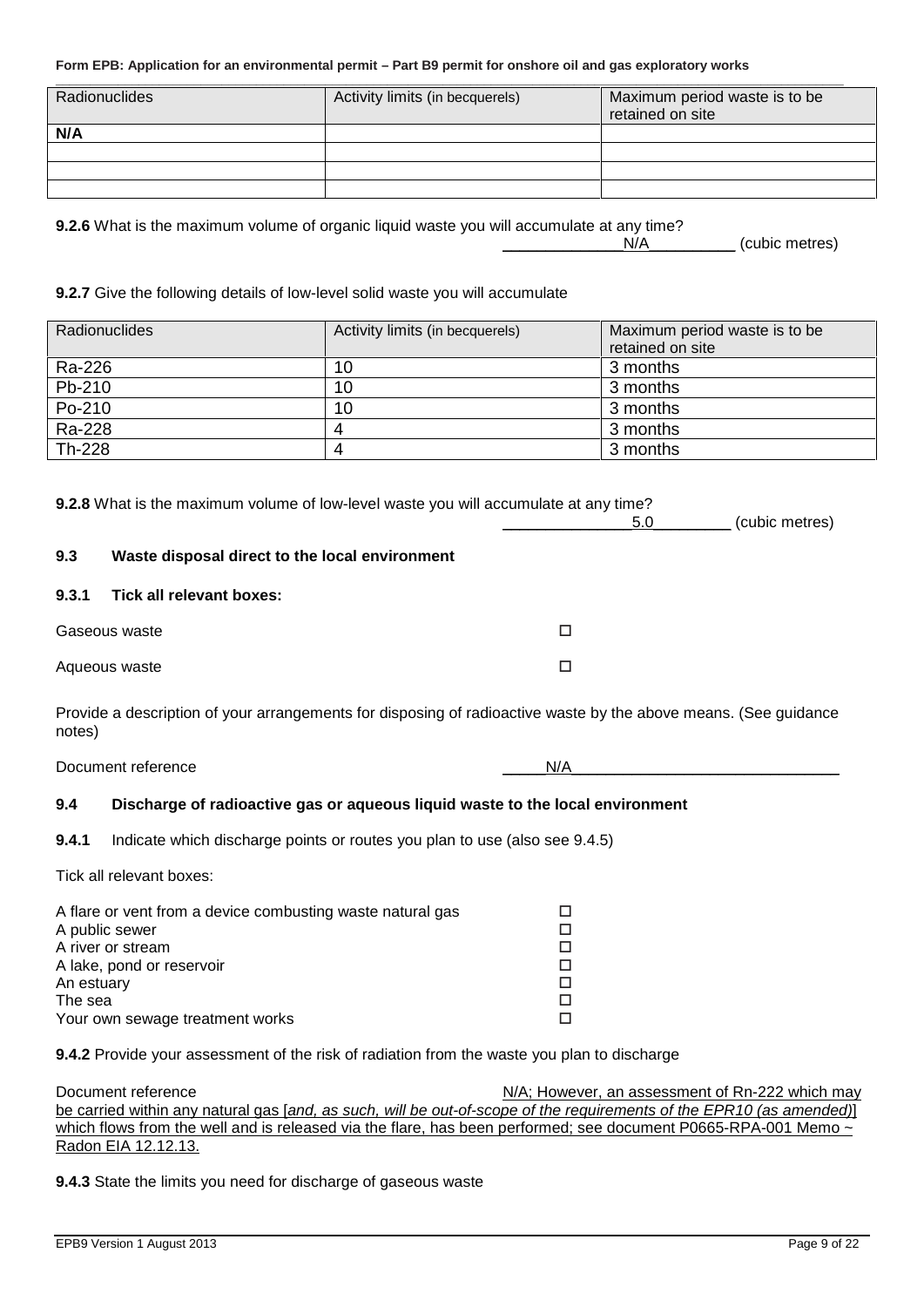| Radionuclides | Monthly disposal limits (in becquerels) |
|---------------|-----------------------------------------|
| N/A           |                                         |
|               |                                         |
|               |                                         |

**9.4.4** State the limits you need for discharge of aqueous waste.

| Radionuclides       | Monthly disposal limits (in becquerels) |
|---------------------|-----------------------------------------|
| N/A (Transfer only) |                                         |
|                     |                                         |
|                     |                                         |

**9.4.5** Will you inject aqueous liquids into the well? For example for "well stimulation" or "hydraulic fracturing" purposes

No  $\Box$ Yes **X** 

**Note** Aqueous liquids injected into the borehole for these purposes are likely to become contaminated with NORM in the borehole and its surroundings. Any such aqueous liquid which is not subsequently returned to the surface for disposal is considered to be radioactive waste being disposed of into the borehole or its surroundings.

We will regard this disposal as an inevitable aspect of your operation and will authorise it accordingly. In consequence you do not need to identify this as a disposal route in 9.4.1 above, include its disposal in Table 9.4.4 above or undertake any dose assessment in respect of it.

#### **9.5 Transfer of waste to another person**

This section covers the types of radioactive waste specified below.

#### **9.5.1** Tick all relevant boxes:

| Aqueous liquid waste | $\overline{\mathbf{x}}$ |
|----------------------|-------------------------|
| Organic liquid waste |                         |
| Solid waste          | $\overline{\mathbf{x}}$ |

**9.5.2** Provide a description of your arrangements for transferring radioactive waste to another person

Document reference **Letters of Agreement in Principle relating to aqueous and** solid waste transfers will follow in due course

#### **9.6 Aqueous liquid, organic liquid and solid waste**

#### **9.6.1** Give the following details of your plans to transfer aqueous liquid waste

| Radionuclides | Annual disposal limits (in becquerels) | Annual volume (cubic metres) |
|---------------|----------------------------------------|------------------------------|
| Ra-226        | 4.68E+07                               | 335                          |
| Pb-210        | 4.68E+07                               | 335                          |
| $Po-210$      | 4.68E+07                               | 335                          |
| Ra-228        | 4.67E+06                               | 335                          |

#### **9.6.2** Give the following details of your plans to transfer organic liquid waste

| Radionuclides | Annual disposal limits (in becquerels) | Annual volume (cubic metres) |
|---------------|----------------------------------------|------------------------------|
| N/A           |                                        |                              |
|               |                                        |                              |
|               |                                        |                              |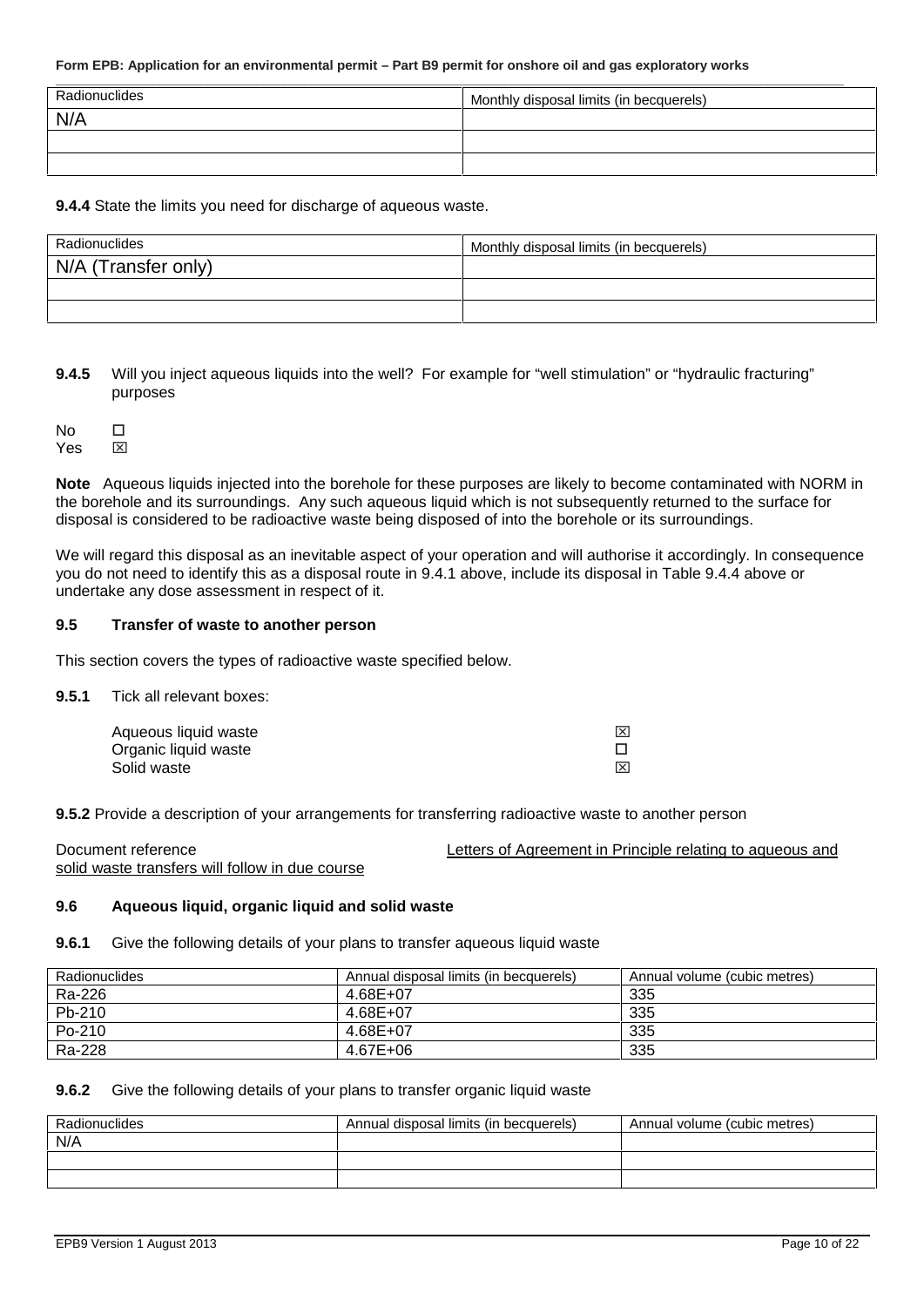| Radionuclides | Annual disposal limits (in becquerels) | Annual volume (cubic metres) |
|---------------|----------------------------------------|------------------------------|
| Ra-226        | 10                                     |                              |
| Pb-210        | 10                                     |                              |
| Po-210        | 10                                     |                              |

 $Ra-228$   $4$  5 Th-228  $\vert$  4  $\vert$  5

#### **9.6.3** Give the following details of your plans to transfer solid waste

**9.6.4** Confirm whether you have contracts in place with another appropriately permitted organisation to receive for disposal all of your aqueous liquid, organic liquid and solid wastes

**\_\_\_\_\_\_\_\_\_\_\_\_\_\_\_\_\_\_\_\_\_\_\_\_\_\_\_\_\_\_\_\_\_\_\_\_\_\_\_\_\_\_\_\_\_\_\_\_\_\_\_\_\_\_\_\_\_\_\_\_\_\_\_\_\_\_\_\_\_\_\_\_\_\_\_\_\_\_\_\_\_\_\_\_\_\_\_\_\_\_\_\_\_\_\_\_\_\_\_\_\_\_\_\_\_\_\_\_\_\_\_\_\_\_**

| Yes | $\overline{\mathsf{x}}$ |
|-----|-------------------------|
| No  | П                       |

**9.6.5** Describe contingency arrangements should your planned transfer routes for aqueous liquid, organic liquid or solid waste become unavailable.

Liquid (non-organic): several waste treatment facilities have been identified for the disposal of aqueous liquid waste (produced waters). In the unlikely event that issues arise with regard to i) on-site accumulation capacity, or ii) off-site treatment and disposal capacity, operations at the wellsite will be temporarily suspended until off-site treatment and disposal capacity has been restored/increased.

Solid: Non-exempt solid waste is not envisaged. Contingency arrangement, should non-exempt solid waste be generated (up to max 200Bq/g), is transfer to an authorised waste disposal facility, or an alternative suitably permitted waste contractor for treatment.

#### **10 Groundwater abstraction information**

#### **10.1 Groundwater investigation consent (for groundwater abstraction)**

#### **NOTE: you may also wish to send in relevant information previously sent to DECC or HSE**

10.1.1 Have you undertaken a groundwater investigation on this site?

No  $\Box$  Please contact us before proceeding further

Yes  $\Box$  Please give the consent reference number

Consent reference number

10.1.2 Are any details in this application different from those you provided for the Groundwater Investigation Consent?

No distribution and the set of the set of the set of the set of the set of the set of the set of the set of the set of the set of the set of the set of the set of the set of the set of the set of the set of the set of the

Yes  $\Box$  Please send a copy of the additional details

#### **10.2 Borehole information**

10.2.1 Are the abstraction boreholes already constructed?

 $Y$ es  $\Pi$ No distribution and the set of the set of the set of the set of the set of the set of the set of the set of the set of the set of the set of the set of the set of the set of the set of the set of the set of the set of the

10.2.2 Fill in table 1 below for each abstraction borehole

#### **Table 1**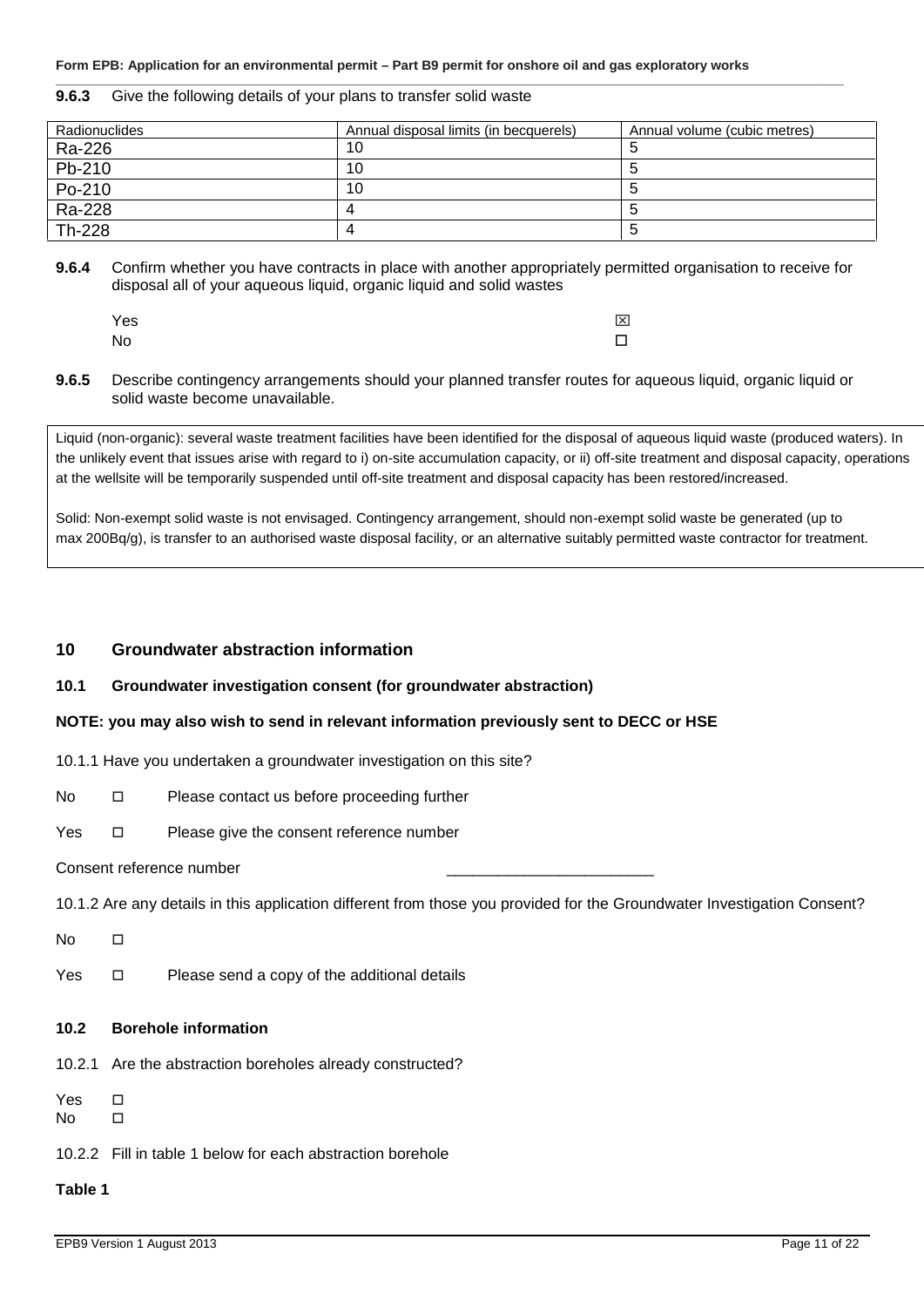**\_\_\_\_\_\_\_\_\_\_\_\_\_\_\_\_\_\_\_\_\_\_\_\_\_\_\_\_\_\_\_\_\_\_\_\_\_\_\_\_\_\_\_\_\_\_\_\_\_\_\_\_\_\_\_\_\_\_\_\_\_\_\_\_\_\_\_\_\_\_\_\_\_\_\_\_\_\_\_\_\_\_\_\_\_\_\_\_\_\_\_\_\_\_\_\_\_\_\_\_\_\_\_\_\_\_\_\_\_\_\_\_\_\_** Where the boreholes are fixed for abstraction and discharge you need to provide answers here in columns: 1, 2, 3, 5, 6, and 9.

| Abstraction,<br>discharge or<br>both? | $\overline{2}$<br>Map label | 3<br>Total depth<br>(metres)<br>(Specify<br>the<br>reference<br>level you<br>are<br>using) | 4<br>To what<br>depth<br>is the<br>borehole or<br>well sealed<br>with<br>unperforated<br>linings or<br>casing (in<br>metres)<br>below<br>your<br>reference<br>level | 5<br>Diameter<br>(millimetres) | 6<br>Lining-type<br>and<br>thickness<br>of<br>lining or<br>linings | 7<br>Does the<br>borehole<br>intermittently<br>or<br>permanently<br>contact<br>standing<br>water? | 8<br>What is the<br>highest<br>level<br>the<br>standing<br>water<br>reaches<br>below your<br>reference<br>level? | 9<br>How will<br>overflow or<br>leakage be<br>prevented<br>from<br>artesian<br>works? |
|---------------------------------------|-----------------------------|--------------------------------------------------------------------------------------------|---------------------------------------------------------------------------------------------------------------------------------------------------------------------|--------------------------------|--------------------------------------------------------------------|---------------------------------------------------------------------------------------------------|------------------------------------------------------------------------------------------------------------------|---------------------------------------------------------------------------------------|
|                                       |                             |                                                                                            |                                                                                                                                                                     |                                |                                                                    |                                                                                                   |                                                                                                                  |                                                                                       |
|                                       |                             |                                                                                            |                                                                                                                                                                     |                                |                                                                    |                                                                                                   |                                                                                                                  |                                                                                       |

If there are more than four boreholes, give details for the other boreholes on a separate sheet of paper.

#### **11 Water discharges into ground**

#### **11.1 About the effluent – details**

11.1.1 Give a brief description of the effluent discharge you want a permit for.

#### 11.1.2 Give this effluent a unique name

You must use this name to identify this effluent throughout this application and all associated documents. Name \_\_\_\_\_\_\_\_\_\_\_\_\_\_\_\_\_\_\_\_\_\_\_\_\_\_\_\_\_\_

#### **11.2 About the effluent – how long will you need to discharge the effluent for?**

11.2.1 What date do you want the permit for this effluent to start?

- 11.2.2 Is the discharge time limited?
	- Yes  $\Box$  Please give the date you expect the discharge to end but please note that your permit will not end on that date and you will still need to notify us to surrender the permit

(DD/MM/YYYY) \_\_\_\_\_\_\_\_\_

 $No<sub>D</sub>$ 

11.2.3 Will the discharge take place all year?

Yes⊟<br>No⊟

Please give details of the months when you will make the discharge

11.2.4 Will the discharge take place on more than six days in any year?

Yes  $\square$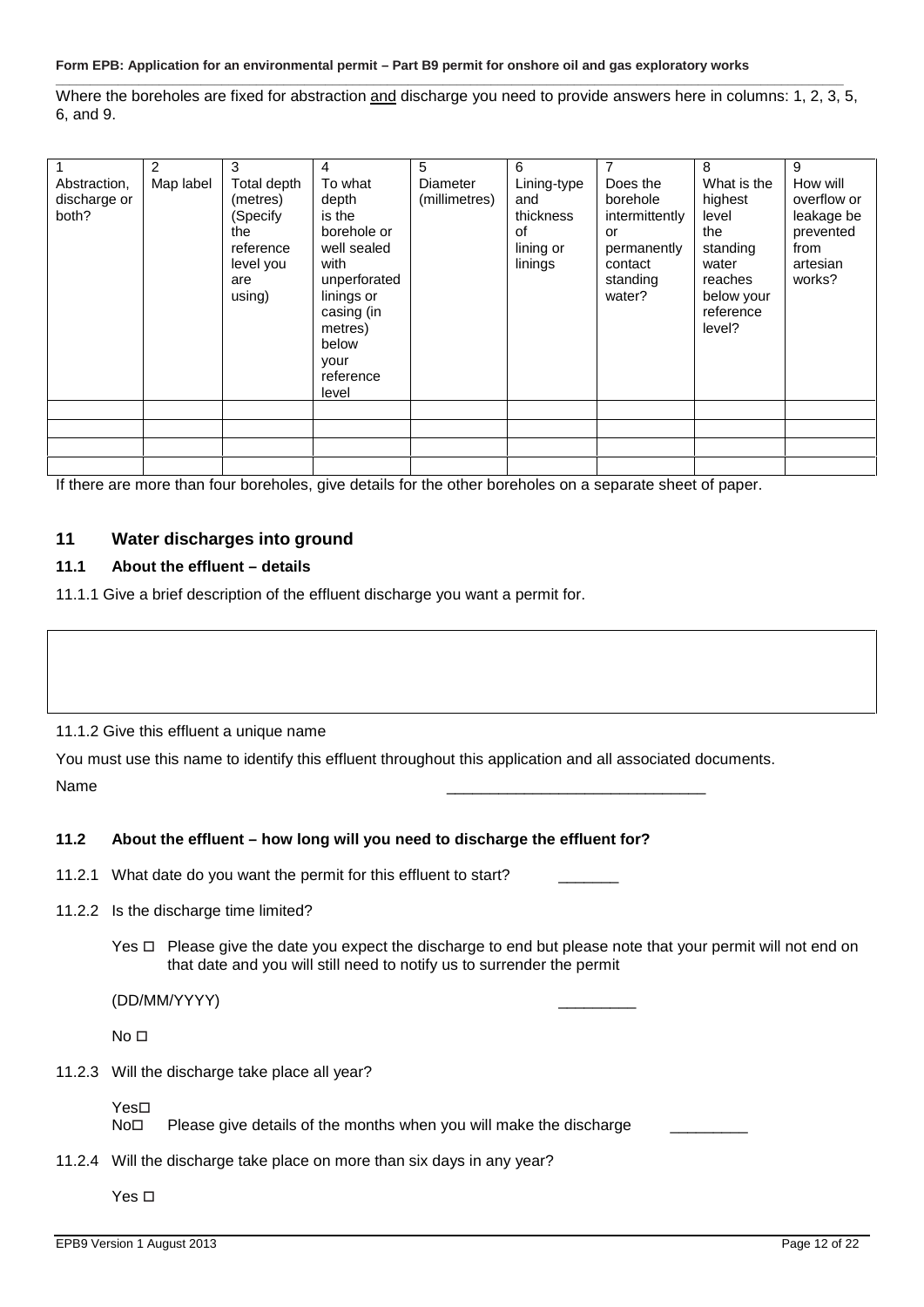$No<sub>D</sub>$ 

#### **11.3 What will be in your effluent?**

You should check to see if your discharge is likely to contain any of the substances listed in 'Horizontal Guidance H1 Environmental Risk Assessment Annex J - Groundwater' and answer the relevant questions for your discharge below.

**\_\_\_\_\_\_\_\_\_\_\_\_\_\_\_\_\_\_\_\_\_\_\_\_\_\_\_\_\_\_\_\_\_\_\_\_\_\_\_\_\_\_\_\_\_\_\_\_\_\_\_\_\_\_\_\_\_\_\_\_\_\_\_\_\_\_\_\_\_\_\_\_\_\_\_\_\_\_\_\_\_\_\_\_\_\_\_\_\_\_\_\_\_\_\_\_\_\_\_\_\_\_\_\_\_\_\_\_\_\_\_\_\_\_**

11.3.1 Are any of the substances listed in Horizontal Guidance H1 added to or present in the effluent as a result of the activities on the site?

 $Y$ es  $\Pi$ <br>No  $\Pi$ No  $\Box$ 

11.3.2 Have any of the substances listed in Horizontal Guidance H1 been detected in samples of the effluent or in the existing groundwater in the strata the discharge will be into?

Yes  $\Box$ No  $\Box$ 

11.3.3 Are there any other harmful or hazardous substances in your effluent not mentioned in Horizontal Guidance H1?

 $Y$ es  $\Pi$ No  $\Box$ 

11.3.4 If you have answered yes to any of the above, give details, using the headings below, on a separate sheet You must also send us any information on samples that you may have.

Document reference of this sheet

| Substance | Unit | Maximum<br>concentration | Minimum<br>Concentration | Average<br>concentration | Number of<br>samples | Total or<br>dissolved |
|-----------|------|--------------------------|--------------------------|--------------------------|----------------------|-----------------------|
|-----------|------|--------------------------|--------------------------|--------------------------|----------------------|-----------------------|

#### **11.4 Emissions of substances not controlled by emission limits management plan**

11.4.1 Does your H1 – Environmental Risk Assessment show that emissions of substances not likely to be controlled by emission limits in your permit are an important issue?

No  $\Box$  $Yes \square Go to 11.5.2$ 

11.4.2 If yes, have you got an emissions management plan which meets the requirements set out in our guidance document 'How to Comply'?

No distribution and the set of the set of the set of the set of the set of the set of the set of the set of the set of the set of the set of the set of the set of the set of the set of the set of the set of the set of the

Yes  $\square$  Please send us your emissions management plan

Document reference for the plan

#### **11.5 Environmental risk assessments and modelling**

**You may need to carry out an environmental risk assessment or modelling to support your application. Please answer the questions below that are relevant to your discharge. If an environmental risk assessment or modelling is required, you must send it to us with your application.**

11.5.1 Discharges to groundwater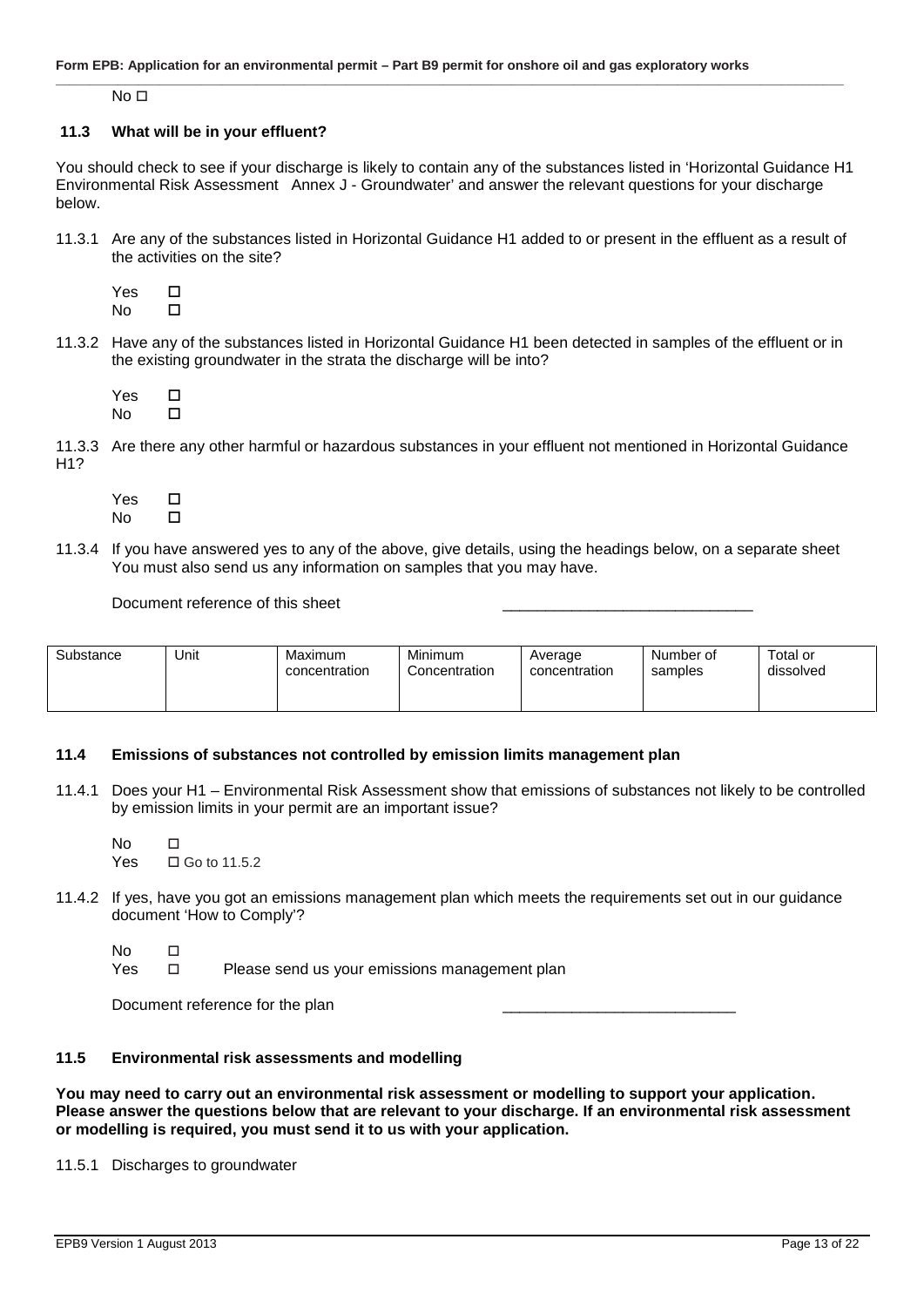|        | You must carry out a groundwater quantitative risk assessment following the guidance in 'Horizontal Guidance<br>H1 Environmental Risk Assessment Annex J - Groundwater'. Send us details of how the modelling was<br>carried out and the outcome.                                                     |
|--------|-------------------------------------------------------------------------------------------------------------------------------------------------------------------------------------------------------------------------------------------------------------------------------------------------------|
|        | Document reference for the report                                                                                                                                                                                                                                                                     |
|        | 11.5.2 Environmental impact assessment                                                                                                                                                                                                                                                                |
|        | Have you carried out an environmental impact assessment?                                                                                                                                                                                                                                              |
|        | Yes<br>□                                                                                                                                                                                                                                                                                              |
|        | Send us details of how the assessment was carried out and the outcome.                                                                                                                                                                                                                                |
|        | Document reference for the report                                                                                                                                                                                                                                                                     |
|        | No<br>□                                                                                                                                                                                                                                                                                               |
| 11.6   | Where will the effluent discharge to?                                                                                                                                                                                                                                                                 |
|        | Answer all the questions below. Use a separate line for each effluent if more than one effluent discharges using this<br>discharge point. Remember, when linking your effluent to a discharge point you must use the name you gave to your<br>effluent in answer to question 1b in the effluent form. |
|        | 11.6.1 Give the discharge point a unique name                                                                                                                                                                                                                                                         |
|        | For example, 'Outlet 1' (you must use this name to identify the<br>discharge point on the plan)                                                                                                                                                                                                       |
|        | 11.6.2 Give the national grid reference of the discharge point                                                                                                                                                                                                                                        |
| 11.6.3 | Is the discharge to ground via a                                                                                                                                                                                                                                                                      |

Other deep structure  $\Box$  Please give details below

Well **D** 

Borehole **D** 

11.6.4 Is this effluent discharged through more than one outlet?

Yes  $\square$ 

No  $\Box$ 

11.6.5 If yes, on a separate sheet, give details of the circumstances under which each outlet would be used by this effluent

Document reference for this extra sheet

If you answered yes make sure you show clearly on your discharge point appendix or appendices and site plan that this one effluent can discharge to more than one discharge point

You must give us all the details we need for each of the discharge points used by this effluent.

11.6.6 Is any part of your discharge within 50 metres of another well, spring or borehole?

No  $\Box$ 

Yes  $\Box$  Identify the location of the well, spring or borehole on the plan you have provided and go to 11.6.7.

11.6.7 Is the other well, spring or borehole you have identified used to supply water?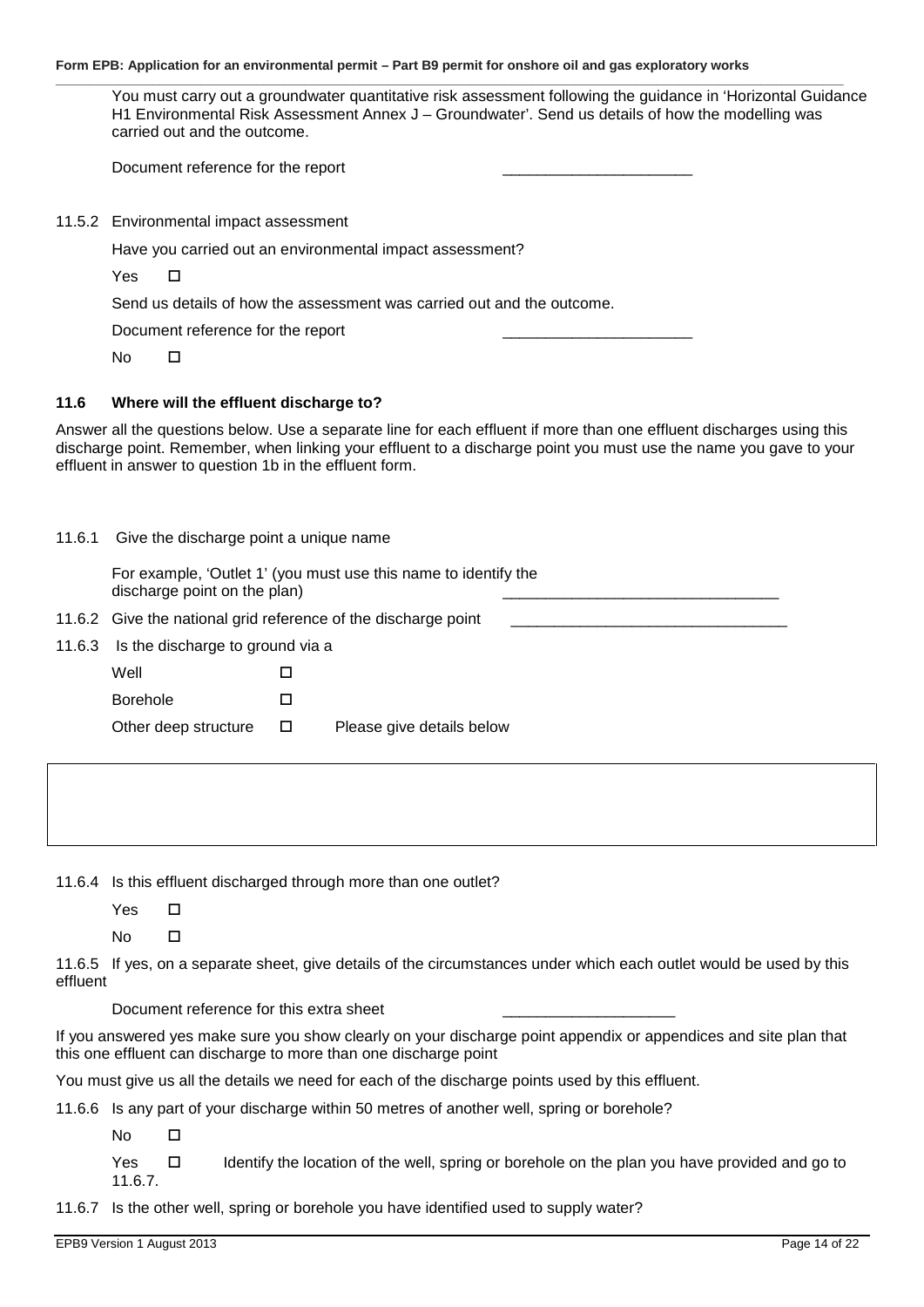| No  | $\Box$ |                                                                                  |
|-----|--------|----------------------------------------------------------------------------------|
| Yes | □      | You must describe what the water supplied is used for. Please give details below |
|     |        |                                                                                  |
|     |        |                                                                                  |
|     |        |                                                                                  |
|     |        |                                                                                  |

#### **11.7 How much do you want to discharge?**

11.7.1 Fill in the table below with the maximum volume of effluent you will discharge. If you are discharging to more than one borehole, then complete a row for each borehole.

#### **Table 2**

| Map label | Maximum daily m3 | Peak<br>instantaneous<br>litres/second |
|-----------|------------------|----------------------------------------|
|           |                  |                                        |
|           |                  |                                        |
|           |                  |                                        |
|           |                  |                                        |

11.7.1 For each answer in the table above, show how you worked out the figure on a separate sheet

Document reference of the extra sheet \_\_\_\_\_\_\_\_\_\_\_\_\_\_\_

#### **11.8 Borehole information**

11.8.1 Are the discharge boreholes already constructed?

 $Y$ es  $\Box$ <br>No  $\Pi$ No  $\Box$ 

11.8.2 Fill in table 2 below for each discharge borehole

Where the boreholes are fixed for abstraction and discharge you need to provide answers here in columns 1, 2, 3, 4, 6, 7, 8

#### **Table 2**

| Abstraction,<br>discharge or<br>both? | 2<br>Map label | 3<br>Total depth<br>(metres)<br>(Specify<br>the<br>reference<br>level you<br>are<br>using) | 4<br>To what<br>depth<br>is the<br>borehole or<br>well sealed<br>with<br>unperforated<br>linings or<br>casing (in<br>metres)<br>below<br>your<br>reference<br>level | 5<br>Diameter<br>(millimetres) | 6<br>Lining-type<br>and<br>thickness<br>0f<br>lining or<br>linings | 7<br>Does the<br>borehole<br>intermittently<br>or<br>permanently<br>contact<br>standing<br>water? | 8<br>What is the<br>highest<br>level<br>the<br>standing<br>water<br>reaches<br>below your<br>reference<br>level? | 9<br>How will<br>overflow or<br>leakage be<br>prevented<br>from<br>artesian<br>works? |
|---------------------------------------|----------------|--------------------------------------------------------------------------------------------|---------------------------------------------------------------------------------------------------------------------------------------------------------------------|--------------------------------|--------------------------------------------------------------------|---------------------------------------------------------------------------------------------------|------------------------------------------------------------------------------------------------------------------|---------------------------------------------------------------------------------------|
|                                       |                |                                                                                            |                                                                                                                                                                     |                                |                                                                    |                                                                                                   |                                                                                                                  |                                                                                       |
|                                       |                |                                                                                            |                                                                                                                                                                     |                                |                                                                    |                                                                                                   |                                                                                                                  |                                                                                       |
|                                       |                |                                                                                            |                                                                                                                                                                     |                                |                                                                    |                                                                                                   |                                                                                                                  |                                                                                       |
|                                       |                |                                                                                            |                                                                                                                                                                     |                                |                                                                    |                                                                                                   |                                                                                                                  |                                                                                       |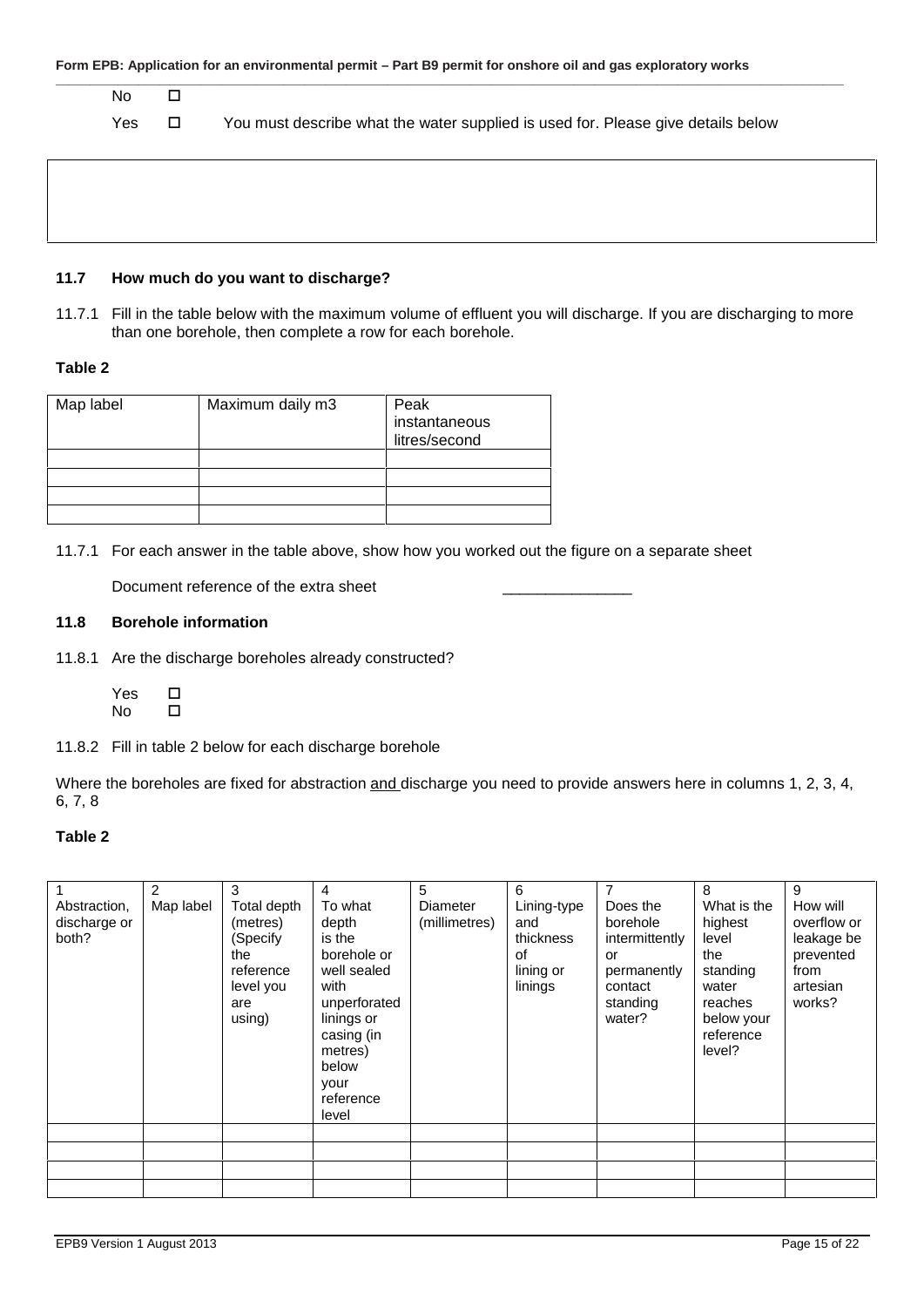|  |  | Form EPB: Application for an environmental permit – Part B9 permit for onshore oil and gas exploratory works |
|--|--|--------------------------------------------------------------------------------------------------------------|
|--|--|--------------------------------------------------------------------------------------------------------------|

**\_\_\_\_\_\_\_\_\_\_\_\_\_\_\_\_\_\_\_\_\_\_\_\_\_\_\_\_\_\_\_\_\_\_\_\_\_\_\_\_\_\_\_\_\_\_\_\_\_\_\_\_\_\_\_\_\_\_\_\_\_\_\_\_\_\_\_\_\_\_\_\_\_\_\_\_\_\_\_\_\_\_\_\_\_\_\_\_\_\_\_\_\_\_\_\_\_\_\_\_\_\_\_\_\_\_\_\_\_\_\_\_\_\_** If there are more than four boreholes, give details for the other boreholes on a separate sheet of paper.

## **11.8.3 Discharge monitoring arrangements** 11.8.4 What is the national grid reference of the inlet sampling point? 11.8.4 What is the national grid reference of the effluent sample point? 11.8.5 What is the national grid reference of the flow monitoring point? 11.8.6 Does the flow monitor have an MCERTS certificate? No  $\Box$ Yes  $\Box$  Please give the certificate number **You should clearly label on your site plan the locations of any of the above that apply to this effluent 12 Flaring of gas greater than 10 tonnes per day (Further information can be found in Onshore oil and gas exploratory operations – technical guidance) 12.1. Will the flaring of gas meet the conditions set out in Onshore oil and gas exploratory operations – technical guidance?** (You can find this guidance by calling 03708 506 506 or by downloading it from our website at www.environment-agency.gov.uk ) No  $\square$  Please send us your flaring emissions management plan **Yes EXI** 12.1.1 What size of flare are you proposing to use? Flare Tip Height: 3.05M Flare Tip Diameter:305mm 12.1.2 What is its capacity range? (Tonnes per day) 372 Tonnes per day 12.1.3 What range of gas flow are you expecting to encounter (Tonnes per day) 93 Tonnes per day **12.2 Technical standards**

Fill in table 4 and list the relevant technical guidance note (TGN) or notes you are planning to use. If you are planning to use the standards set out in the technical guidance note, there is no need to justify using them.

You must justify your decisions in a separate document if:

- there is no technical standard:
- the technical guidance provides a choice of standards; or
- you plan to use another standard.

This justification could include a reference to the Environmental Risk Assessment provided in section 7.5.

The documents in table 3a should summarise the main measures you use to control the main issues identified in the H1 assessment or technical guidance. For each of the activities listed in table 3, describe the type of operation and the options you have chosen for controlling emissions from your process.

#### **Table 3 – Technical standards**

**(Note:** Fill in a separate table for each activity at the installation.)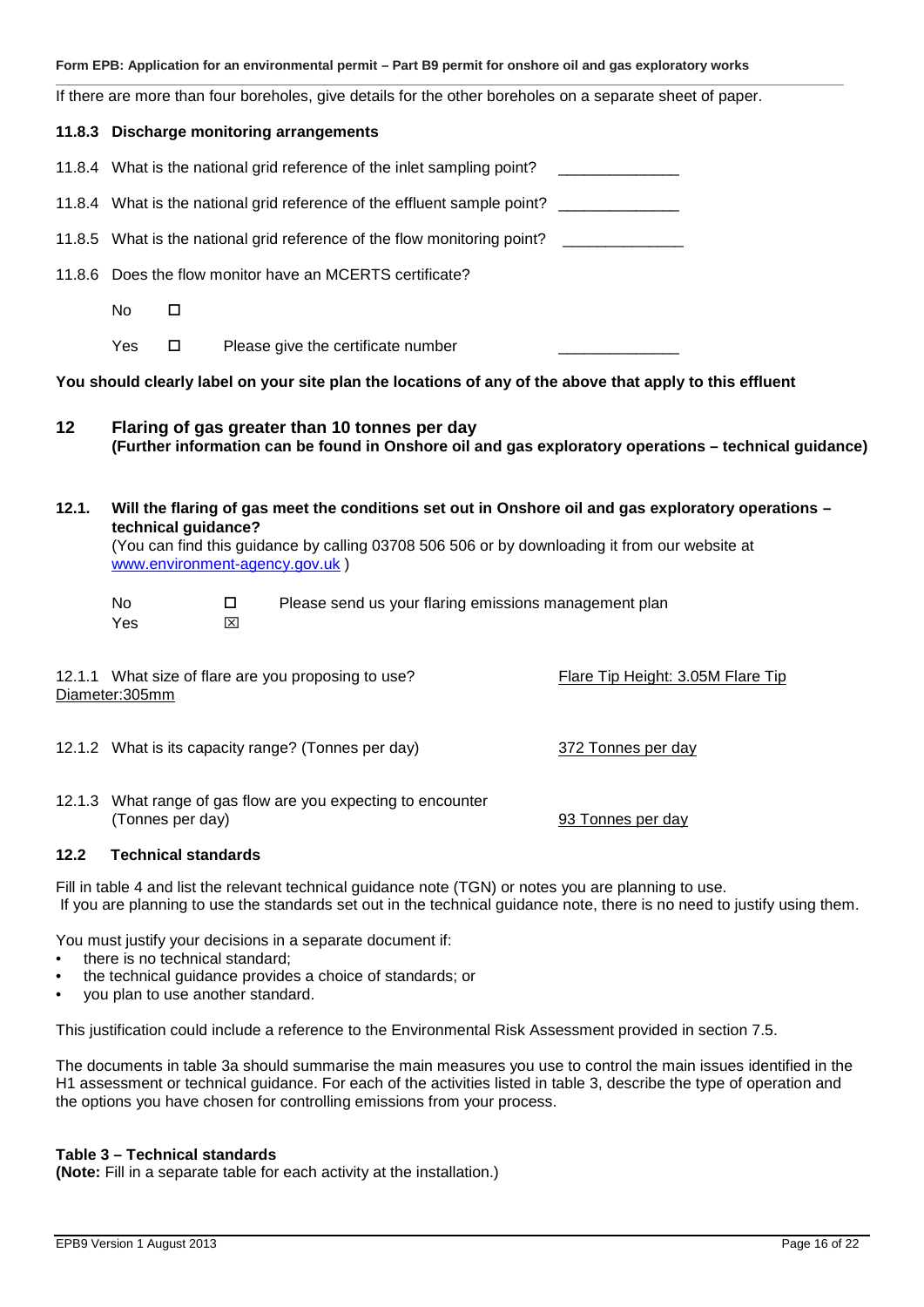| Installation name: West Newton Wellsite                          |                                                                                                                                                                                                         |                                        |  |  |  |  |
|------------------------------------------------------------------|---------------------------------------------------------------------------------------------------------------------------------------------------------------------------------------------------------|----------------------------------------|--|--|--|--|
| Schedule-1 activity or directly associated activity description. | Relevant technical guidance note or Best<br>available techniques as described in BAT<br>conclusions under IED<br>(see footnote below)<br>(You will need to refer to 'How to comply<br>for all permits.) | Document reference<br>(if appropriate) |  |  |  |  |
|                                                                  | 'How to comply'                                                                                                                                                                                         |                                        |  |  |  |  |
| Incineration of natural gas during testing                       | Technical Guidance Not for Onshore Oil<br>and Gas Exploratory Operations                                                                                                                                | August 2013                            |  |  |  |  |
|                                                                  |                                                                                                                                                                                                         |                                        |  |  |  |  |
|                                                                  |                                                                                                                                                                                                         |                                        |  |  |  |  |
|                                                                  |                                                                                                                                                                                                         |                                        |  |  |  |  |
|                                                                  |                                                                                                                                                                                                         |                                        |  |  |  |  |

**\_\_\_\_\_\_\_\_\_\_\_\_\_\_\_\_\_\_\_\_\_\_\_\_\_\_\_\_\_\_\_\_\_\_\_\_\_\_\_\_\_\_\_\_\_\_\_\_\_\_\_\_\_\_\_\_\_\_\_\_\_\_\_\_\_\_\_\_\_\_\_\_\_\_\_\_\_\_\_\_\_\_\_\_\_\_\_\_\_\_\_\_\_\_\_\_\_\_\_\_\_\_\_\_\_\_\_\_\_\_\_\_\_\_**

#### \*DIRECTIVE 2010/75/EU OF THE EUROPEAN PARLIAMENT AND OF THE COUNCIL of 24 November 2010 on industrial emissions (integrated pollution prevention and control)

If appropriate, use block diagrams to help describe the operation and process. Give the document reference numbers you use for each diagram and description.

#### Document reference number  $\blacksquare$  Appendix 6 of RE-05-EPRA-WN-WMP-005

#### **12.3 Emissions to air.**

12.3.1 Fill in table 4 below with details of the emissions that result from the operating techniques at your installation (flare stack).

#### **Table 4 – Emissions (releases)**

| Installation name                      |         | West Newton Wellsite |          |                |
|----------------------------------------|---------|----------------------|----------|----------------|
| Point-source emissions to air          |         |                      |          |                |
| Emission point reference and location  | Source  | Parameter            | Quantity | Unit           |
| WN1 Flare Stack - West Newton Wellsite | Flaring | Nitrous Oxides       | 1.69     | Grams / Second |
| WN1 Flare Stack - West Newton Wellsite | Flaring | Carbon Monoxide      | 9.18     | Grams / Second |
|                                        |         |                      |          |                |
|                                        |         |                      |          |                |

#### **12.3.2 Describe the measures you use for monitoring emissions by referring to each emission point in table 2 above.**

You should also describe any environmental monitoring. Tell us:

- how often you use these measures;
- the methods you use; and
- the procedures you follow to assess the measures.

Document reference number for this information Appendix 6 of RE-05-EPRA-WN-WMP-005

#### **12.3.3 Point-source emissions to air only**

Provide an assessment of the sampling locations you have used to measure point-source emissions to air. The assessment must use M1(see guidance).

Document reference number of the assessment Appendix 6 of RE-05-EPRA-WN-WMP-005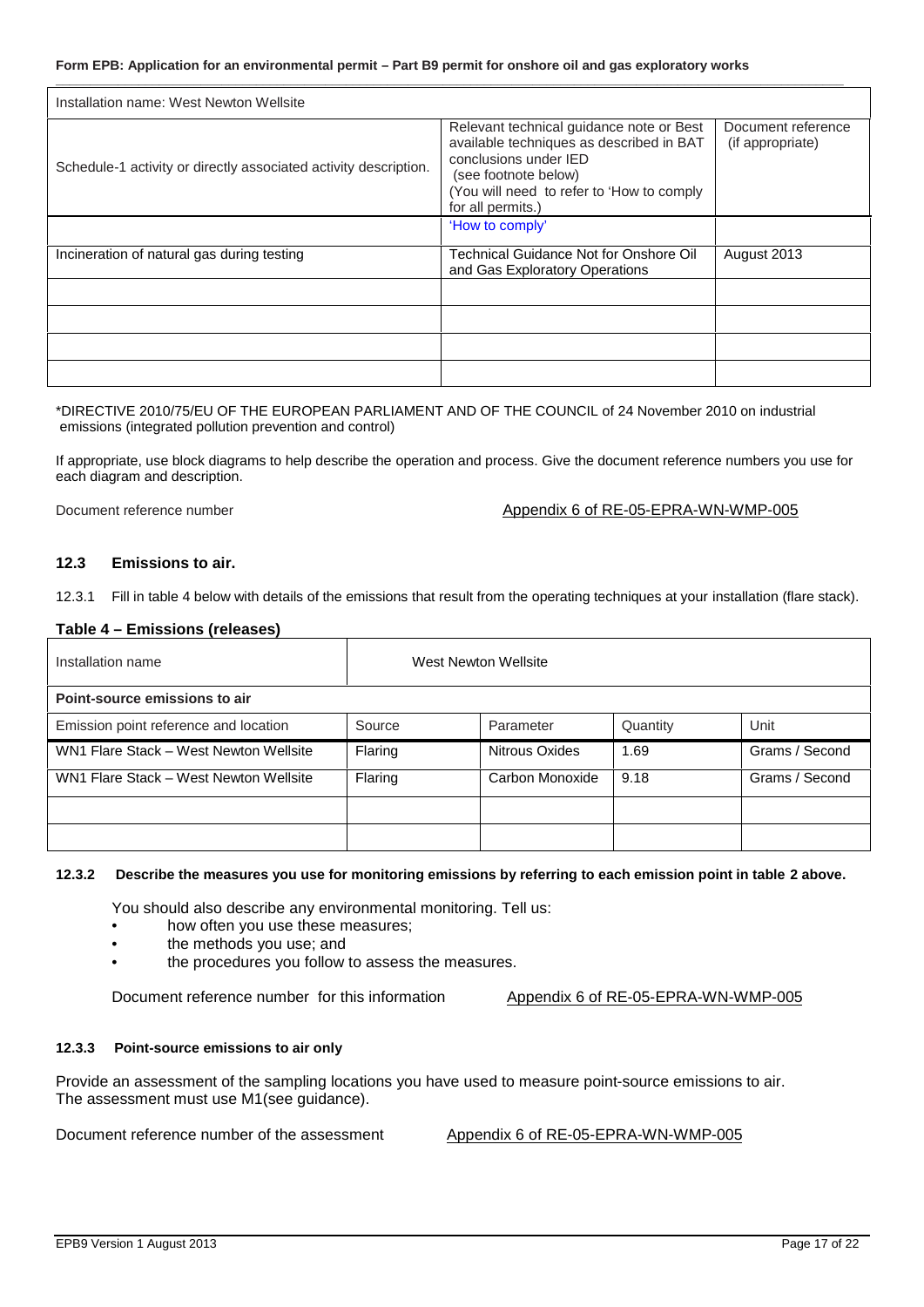#### **13 Charges (you must fill in this section)**

#### **13.1 Working out charges**

You have to submit an application fee with your application. You can find out the charge by looking at the current environmental permitting charging scheme on our website at www.environment-agency.gov.uk which sets out our charges under the Environmental Permitting Regulations.

Please remember that the charges are revised on 1 April each year and that there is an annual subsistence charge to cover the costs we incur in the ongoing regulation of the permit.

**\_\_\_\_\_\_\_\_\_\_\_\_\_\_\_\_\_\_\_\_\_\_\_\_\_\_\_\_\_\_\_\_\_\_\_\_\_\_\_\_\_\_\_\_\_\_\_\_\_\_\_\_\_\_\_\_\_\_\_\_\_\_\_\_\_\_\_\_\_\_\_\_\_\_\_\_\_\_\_\_\_\_\_\_\_\_\_\_\_\_\_\_\_\_\_\_\_\_\_\_\_\_\_\_\_\_\_\_\_\_\_\_\_\_**

#### **Table 5.1 – Working out charges – all activities except RSR**

| Type of application                                      |                    |                               |                                   |                 |  |  |  |
|----------------------------------------------------------|--------------------|-------------------------------|-----------------------------------|-----------------|--|--|--|
|                                                          | Summary of charges |                               |                                   |                 |  |  |  |
| Tier 2 facilities                                        | Charge identifier  | Number of<br>facilities       | Charge for each<br>facility $(E)$ | Charges due (£) |  |  |  |
|                                                          |                    |                               |                                   |                 |  |  |  |
|                                                          |                    |                               |                                   |                 |  |  |  |
| Tier 3 facilities                                        |                    |                               |                                   |                 |  |  |  |
| Total Opra charging for installations                    | 201                | $\times$ charge<br>multiplier | £141.00                           | $=$ £28,341.00  |  |  |  |
| Total Opra charging score for mining<br>waste operations | 54                 | $\times$ charge<br>multiplier | £167.00                           | $=$ £9,018.00   |  |  |  |
| Total Opra charging score for mining<br>waste facilities |                    | $\times$ charge<br>multiplier |                                   | $=$             |  |  |  |
| Other charges                                            |                    |                               |                                   |                 |  |  |  |
| Total charges due                                        |                    |                               |                                   | £37,359.00      |  |  |  |

#### **Table 5.2 Working out charges – RSR**

| RSR Permit type (see note 1) | Charges due $(E)$ (see note 2) |
|------------------------------|--------------------------------|
|                              | £2,880,00                      |

Note 1: G as described in the charging scheme guidance. We think your permit will be a type G. If you disagree please correct – the only other possible option is type H.

Note 2: As specified in the charging scheme guidance.

#### **13.2 OPRA**

**Please include a completed electronic copy in Excel of the current OPRA spreadsheet.**

**Tick this box to confirm that you have included the OPRA spreadsheet**

#### **13.3 Payment**

| Tick below to show how you have paid |                                                                               |
|--------------------------------------|-------------------------------------------------------------------------------|
| Cheque                               |                                                                               |
| Postal order                         |                                                                               |
| Cash                                 | $\Box$ (Tick below to confirm you are enclosing cash with<br>the application) |
| Credit or debit card                 |                                                                               |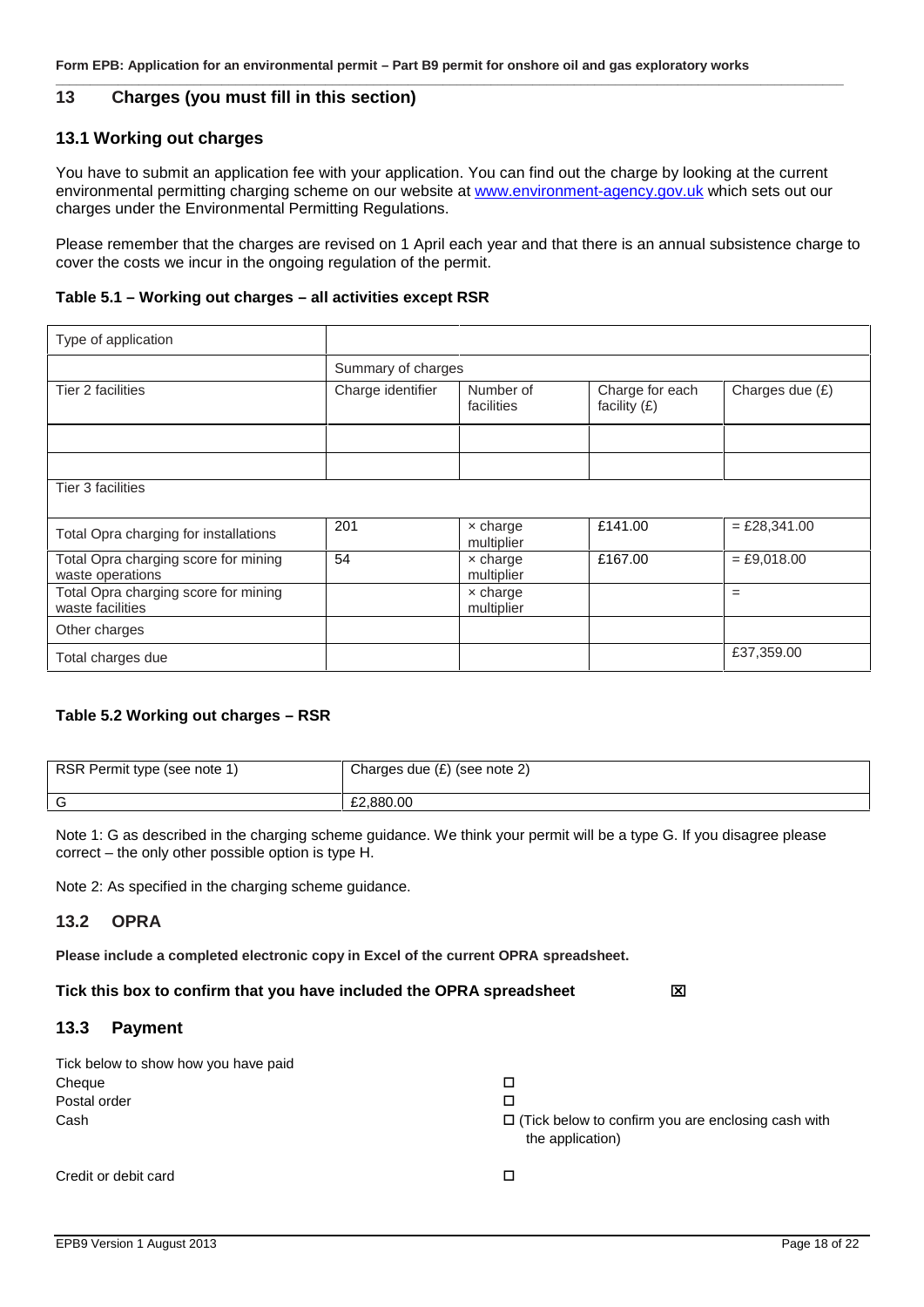| Electronic transfer (for example, BACS) | 区               |
|-----------------------------------------|-----------------|
| Remittance number                       | REUK/EPRA/WN/01 |
| Date paid (DD/MM/YY)                    |                 |
| How to pay                              |                 |
| Paying by cheque, postal order or cash  |                 |
| Cheque details                          |                 |
| Cheque made payable to                  |                 |
| Cheque number                           |                 |
| Amount                                  | £               |

You should make cheques or postal orders payable to 'Environment Agency' and make sure they have 'A/c Payee' written across them if it is not already printed on.

Please write the name of your company and application reference number on the back of your cheque or postal order. **We will not** accept cheques with a future date on them.

We do not recommend sending cash through the post. If you cannot avoid this, please use a recorded-delivery postal service and enclose your application reference details. Please tick the box below to confirm you are enclosing cash.

| I have enclosed cash with my application. |  |
|-------------------------------------------|--|
|-------------------------------------------|--|

#### **Paying by credit or debit card**

If you are paying by credit or debit card, either we can call you or you can fill in the separate form CC1 and enclose it with the application. We will destroy your card details once we have processed your payment. We can accept payments by Visa, MasterCard or Maestro card only.

| Please call me to arrange payment by debit or debit card |  |
|----------------------------------------------------------|--|
| I have enclosed form CC1 with my application             |  |

#### **Paying by electronic transfer BACS reference**

If you choose to pay by electronic transfer you will need to use the following information to make your payment.

| <b>Environment Agency</b>         |
|-----------------------------------|
| Income Dept 311,                  |
| PO Box 263, Peterborough, PE2 8YD |
| Citigroup Centre                  |
| Canada Square, London, E14 5LB    |
| 08-33-00                          |
| 12800543                          |
|                                   |
| PSCAPPXXXXXYYY                    |
|                                   |

You need to create your own reference number. It should begin with PSCAPP (to reflect that the application is for a permitted activity) and it should include the first five letters of the company name (replacing the X's in the above reference number) and a unique numerical identifier (replacing the Y's in the above reference number). The reference number that you supply will appear on our bank statements.

You should also email your payment details and reference number to FSC-Income@environment-agency.gov.ukfax it to 01733 464892.

If you are making your payment from outside the United Kingdom, it must be in sterling. Our IBAN number is GB42 BARC2013 4220 7446 46 and our SWIFTBIC number is BARC GB22.

If you do not quote your reference there may be a delay in processing your payment and application.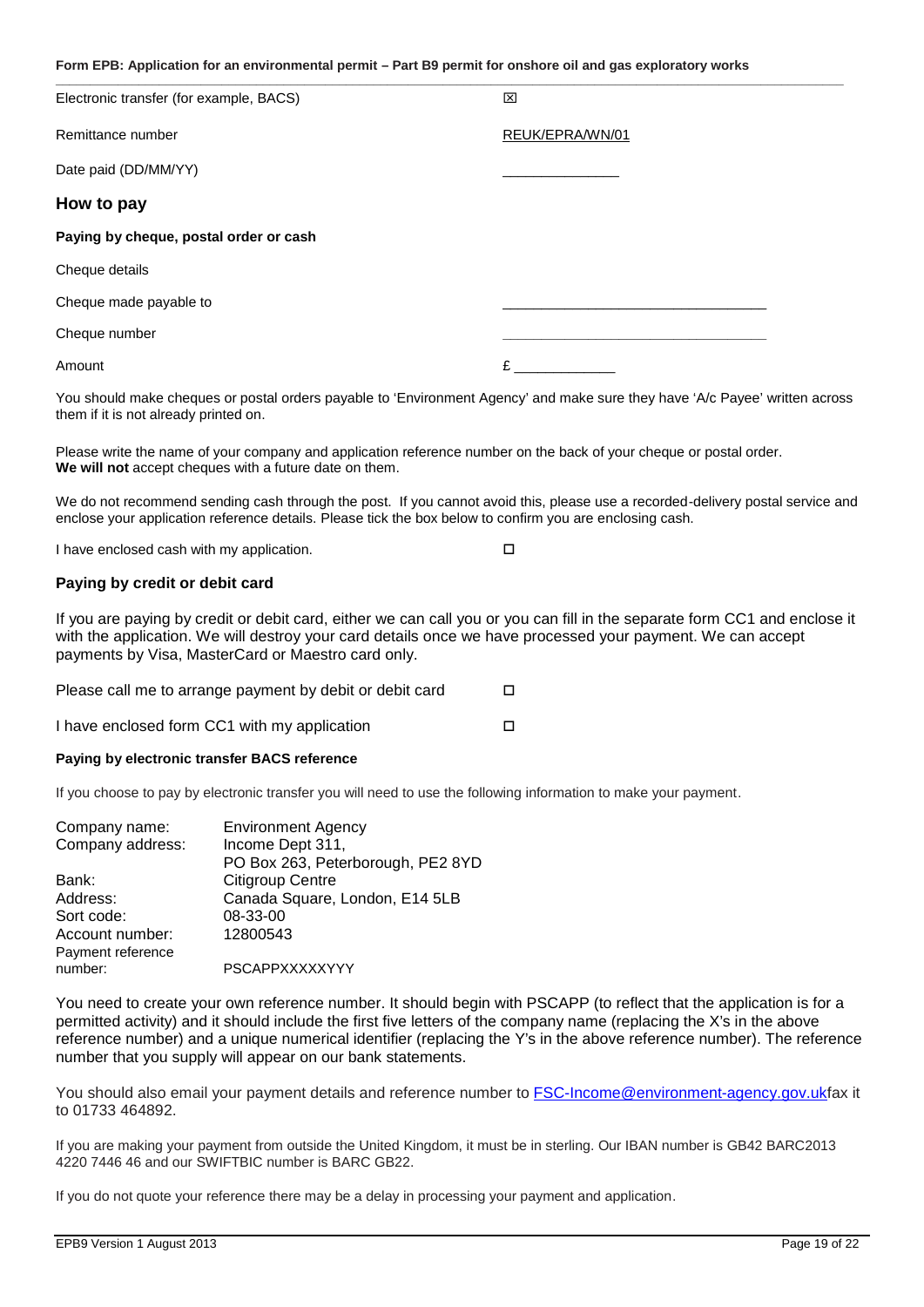#### **13.4 The Data Protection Act 1998**

We, the Environment Agency, will process the information you provide so that we can:

- deal with your application:
- make sure you keep to the conditions of the licence, permit or registration;
- process renewals; and
- keep the public registers up to date.

We may also process or release the information to:

- offer you documents or services relating to environmental matters;
- consult the public, public organisations and other organisations (for example, the Health and Safety Executive, local authorities, the emergency services, the Department for Environment, Food and Rural Affairs) on environmental issues;

**\_\_\_\_\_\_\_\_\_\_\_\_\_\_\_\_\_\_\_\_\_\_\_\_\_\_\_\_\_\_\_\_\_\_\_\_\_\_\_\_\_\_\_\_\_\_\_\_\_\_\_\_\_\_\_\_\_\_\_\_\_\_\_\_\_\_\_\_\_\_\_\_\_\_\_\_\_\_\_\_\_\_\_\_\_\_\_\_\_\_\_\_\_\_\_\_\_\_\_\_\_\_\_\_\_\_\_\_\_\_\_\_\_\_**

- carry out research and development work on environmental issues;
- provide information from the public register to anyone who asks;
- prevent anyone from breaking environmental law, investigate cases where environmental law may have been broken, and take any action that is needed;
- assess whether customers are satisfied with our service, and to improve our service; and
- respond to requests for information under the Freedom of Information Act 2000 and the Environmental Information Regulations 2004 (if the Data Protection Act allows). We may pass the information on to our agents or representatives to do these things for us.

#### **13.5 Confidentiality and national security**

We will normally put all the information in your application on a public register of environmental information. However, we may not include certain information in the public register if this is in the interests of national security, or because the information is confidential.

#### **Confidentiality**

You can ask for information to be made confidential by enclosing a letter with your application giving your reasons. If we agree with your request, we will tell you and not include the information in the public register. If we do not agree with your request, we will let you know how to appeal against our decision, or you can withdraw your application.

 $\Box$ 

#### **Only tick the box below if you wish to claim confidentiality for your application**

Please treat the information in my application as confidential.

#### **National security**

You can tell the Secretary of State that you believe including information on a public register would not be in the interests of national security. You must enclose a letter with your application telling us that you have told the Secretary of State and you must still include the information in your application. We will not include the information in the public register unless the Secretary of State decides that it should be included.

You can find guidance on national security in 'Core Environmental permitting guidance' published by Defra and available via our website at www.environment-agency.gov.uk.

You cannot apply for national security via this application.

#### **14 Declaration**

**If you knowingly or carelessly make a statement that is false or misleading to help you get an environmental permit (for yourself or anyone else), you may be committing an offence under the Environmental Permitting (England and Wales) Regulations 2010.**

#### **A relevant person should make the declaration (see guidance notes)**

I declare that the information in this application is true to the best of my knowledge and belief. I understand that this application may be refused or approval withdrawn if I give false or incomplete information.

If you deliberately make a statement that is false or misleading in order to get approval you may be prosecuted.

Tick this box to confirm that you understand and agree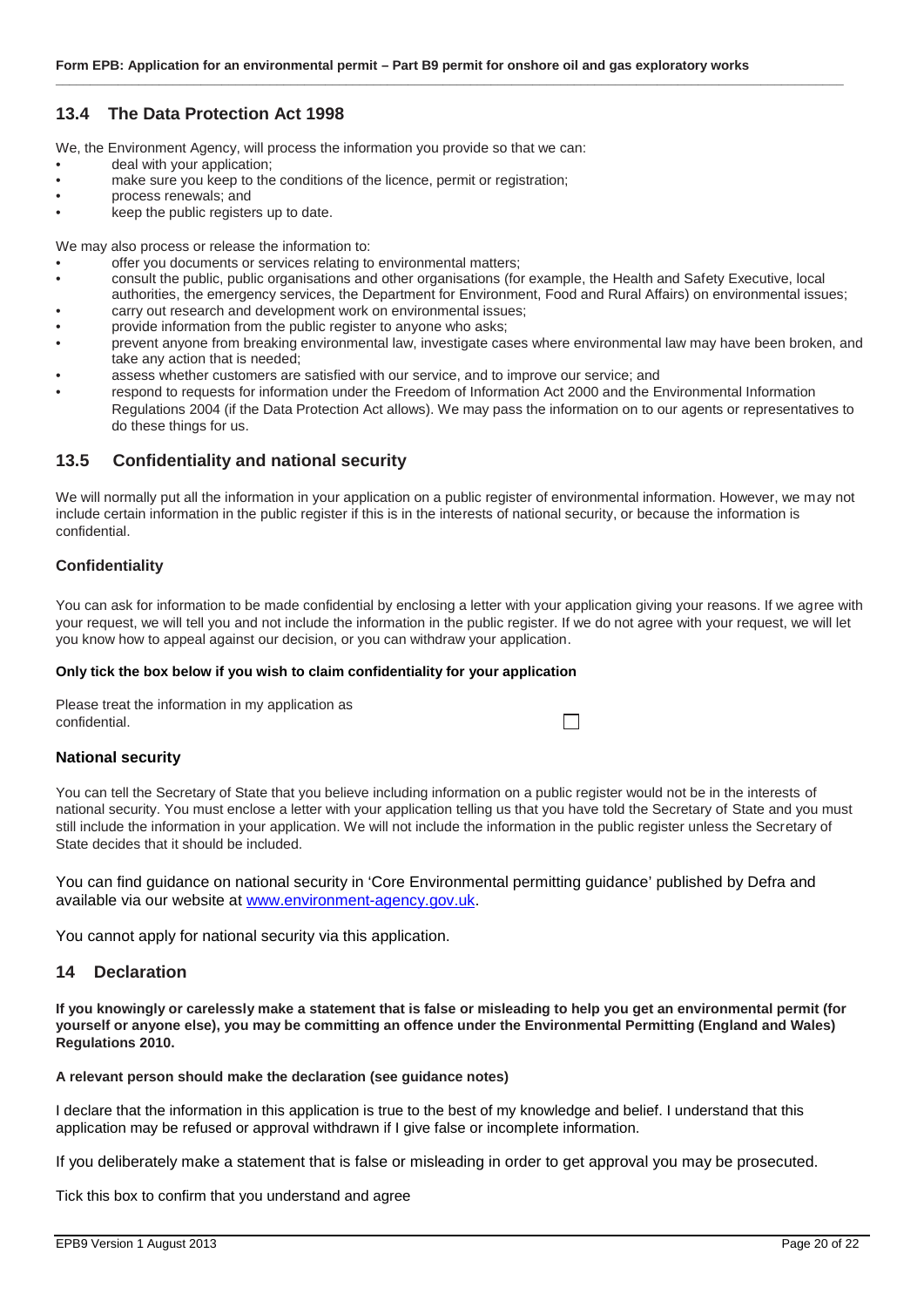#### **Form EPB: Application for an environmental permit – Part B9 permit for onshore oil and gas exploratory works \_\_\_\_\_\_\_\_\_\_\_\_\_\_\_\_\_\_\_\_\_\_\_\_\_\_\_\_\_\_\_\_\_\_\_\_\_\_\_\_\_\_\_\_\_\_\_\_\_\_\_\_\_\_\_\_\_\_\_\_\_\_\_\_\_\_\_\_\_\_\_\_\_\_\_\_\_\_\_\_\_\_\_\_\_\_\_\_\_\_\_\_\_\_\_\_\_\_\_\_\_\_\_\_\_\_\_\_\_\_\_\_\_\_**

with the declaration above, then fill in the details below. Name Title (Mr, Mrs, Miss and so on)  $\frac{Mr}{\sqrt{m}}$ First name **David** Last name Montagu-Smith on behalf of (company or organisation) and the company of the Rathlin Energy (UK) Limited Position (in company or organisation) example the contract of the Chairman Chairman 29<sup>th</sup> January 2014

#### **15 Application checklist (You must fill in this section)**

Tell us what you have sent with this application.

The correct application fee under our charging scheme.  $\boxtimes$  Tick the box to say you have included the fee

List all the documents you have included. if necessary, continue on a separate sheet and tell us the reference number you have given the document below;

Document Reference number  $RE-O5-EPRA-WN-O01$ 

Today's Date (DD/MM/YY)

## Question reference Document title Document reference

| Setion 3.3   | Rathlin Energy Environmental<br>Policy Manual | RE-05-EPRA-WN-WMP-005 (Appendix 2) |  |
|--------------|-----------------------------------------------|------------------------------------|--|
| Section 5    | West Newton Planning<br>Permission            | RE-05-EPRA-WN-PDN-009              |  |
| Section 7.1  | Site Plan                                     | RE-05-EPRA-WN-SP-004               |  |
| Section 7.2  | <b>Site Condition Report</b>                  | RE-05-EPRA-WN-SCR-006              |  |
| Section 7.3  | Non Technical Summary                         | RE-05-EPRA-WN-NTS-003              |  |
| Section 7.5  | Environmental Risk Assessment                 | RE-05-EPRA-WN-ERA-007              |  |
| Section 8.1  | Waste Management Plan                         | RE-05-EPRA-WN-WMP-005              |  |
| Section 9.1  | <b>Best Available Techniques</b><br>Statement | RE-05-EPRA-WN-WMP-005 (Appendix 7) |  |
| Section 13.2 | <b>OPRA</b>                                   | RE-05-EPRA-WN-OPRA-008             |  |
|              |                                               |                                    |  |
|              |                                               |                                    |  |

#### **16 How to contact us**

If you need help filling in this form, please contact the person who sent it to you or contact us as shown below.

General enquiries: 03708 506 506 (Monday to Friday, 8am to 6pm)

Textphone: 03702 422549 (Monday to Friday, 8am to 6pm)

Email: enquiries@environment-agency.gov.uk

Website: www.environment-agency.gov.uk

If you are happy with our service, please tell us. It helps us to identify good practice and encourages our staff. If you're not happy with our service, please tell us how we can improve it.